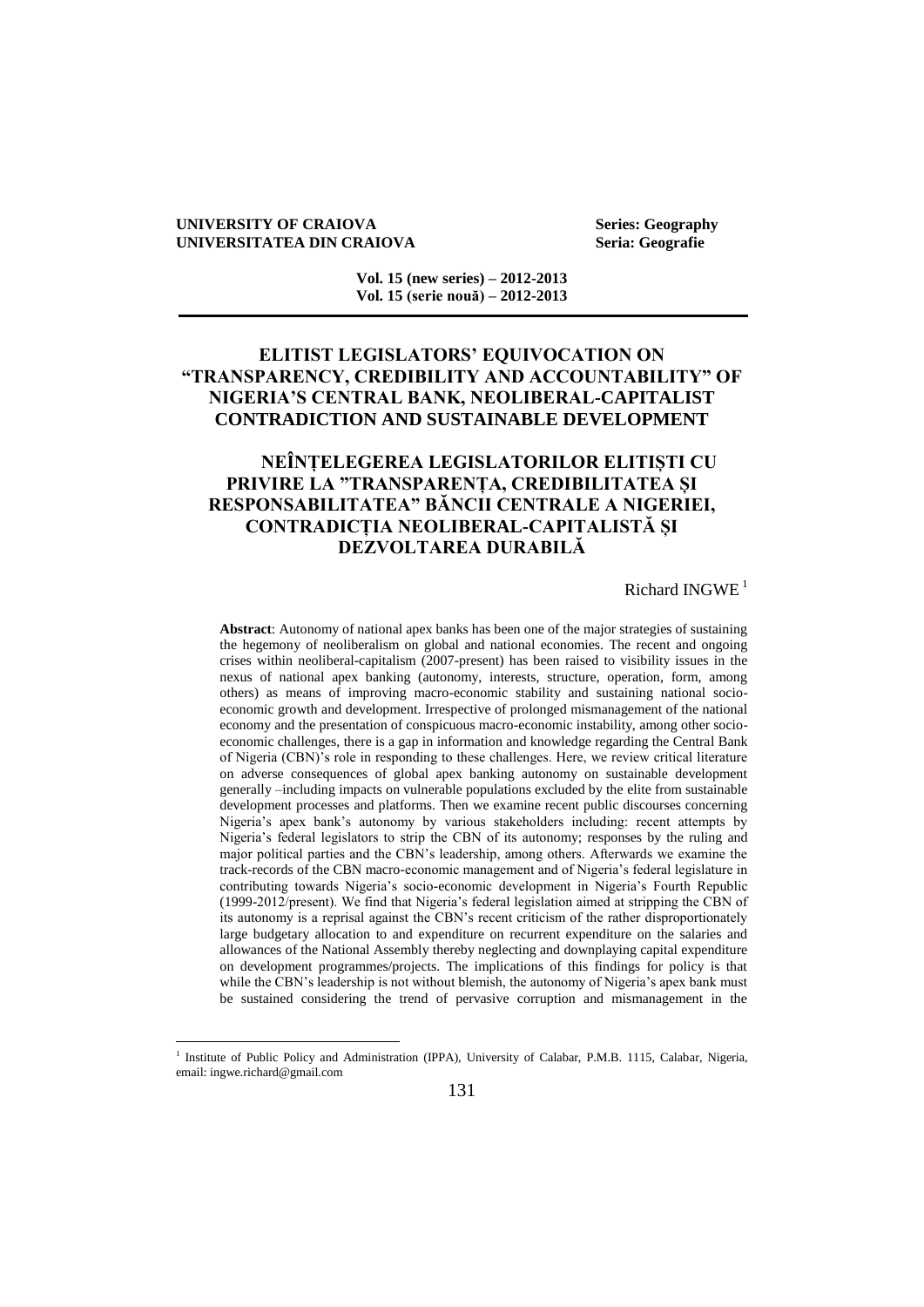executive, legislative and judicial arms of Nigeria's Fourth Republic dominated by the ruling Peoples" Democratic Party.

**Key-words**: Nigeria, neoliberal-capitalism, Fourth Republic, CBN, autonomy, legislation. **Cuvinte cheie**: Nigeria, capitalism neoliberal, A Patra Republică, CBN, autonomie, legislație.

### **BACKGROUND**

The quest for sustainable development –one involving achievement of threefold goals including economic growth, harmonious society and sound ecology- is occurring in nearly all nations and globally. In Developing Countries, sustainable development has been hampered by doctrines churned out by "experts" of institutions in the membership of what has come to be described as the Washington Consensus (WC). The WC comprises the World Bank Group including other international governmental and development organizations such as the International Monetary Fund (IMF), Bretton Woods Institutions, among other International Financial Institutions (IFIs). It has been profusely demonstrated that contrary to being scientific theories as foisted by Western social sciences, the ideas pushed to Developing Countries as the "best" and "most effective" development strategies are useless and impotent doctrines and dogmas that could not –have never- withstood their test in the development fields (Bayer, 2009).

While the impediment presented by the WC is a major feature of neoliberalcapitalism, which was phenomenal until its demise in 2008 (Birch and Mykhnenko, 2010). One of the increasing contributions towards understanding neoliberalcapitalism is Nicola Seckler"s suggestion that multiple neoliberalism -rather than one monolithic one- occur simultaneously in one nation therefore warranting identification and investigation of these local-national peculiarities of multiple neoliberalisms contrasted to one-cap-fits all study of neoliberalism (Seckler, 2009) has implications. First, Seckler"s proposal implies the creation of variable political geographies and political economies arising from the fact that variations in neoliberalis at national levels occur on existing differences in geography, economy, and society, among others. Second, Seckler"s proposal implies that in some Developing Countries, obstacles to sustainable development posed inevitably by elite who champion the phenomenal neoliberal-capitalist doctrines and do so in various ways or forms. One impediment to Nigeria's pursuit of macro-economic stability as a foundation for national economic growth is being posed by the National Assembly (NA) comprising the upper and lower federal legislatures namely the Senate and House of Representatives of the Federal Republic of Nigeria. The NA recently discovered a new preoccupation: to reverse the autonomy of the Central Bank of Nigeria (CBN), Nigeria"s apex bank. The NA has presented this assignment to the public as one whose completion is an urgent and imperative requirement for stimulating socio-economic development. In order to achieve the goal and objectives of their assignment they have proposed two bills that form the bases of the parliament"s recent deliberations. The challenges posed by elites and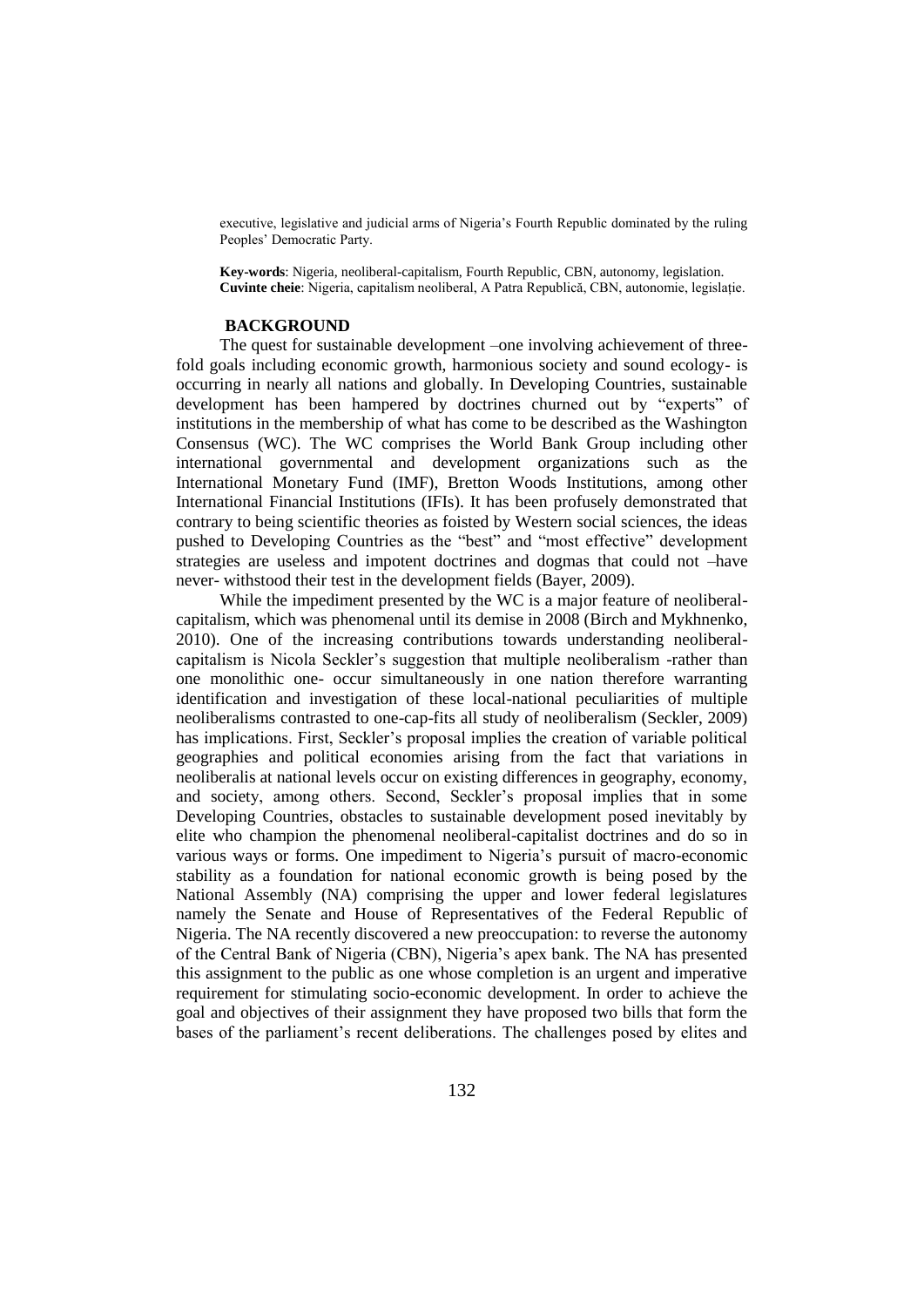Nigeria's rentier state to development have provoked scholars to propose reformation of the system (Adogamhe, 2011).

### *1.1. National Assembly's proposed bills for amending the CBN Act*

The NA comprising the Senate and House of Representatives recently undertook to jointly propose bills aimed at amending the 2007 CBN Act and previous ones by Nigeria"s founding fathers since 1958 (Onwuamaeze, 2012: 36). The NA claims its mission is to enhance the apex CBN"s administration, operation, transparency, credibility and accountability. The NA plans to achieve these objectives by empowering themselves to appoint the 12-person Board of the CBN including the institution's top functionaries: governor and deputy governor and also vet the budget of the apex bank (BussinessDay Weekend, 2012: 1, 4). The 2007 Act of the CBN vested the power to appoint the governor and deputy governor of the CBN on the President and Commander-in-Chief of the Federal Republic of Nigeria. The latter Act (of 2007) which endowed the CBN with operational independence conforms to world-wide good and best practices related to the enhancement of transparency and credibility of policy-making structures, institutions, processes, and attitudes in apex banking in particular. Apart from having the CBN Governor as the Chairman of the Board of the apex bank an additional structure of the 2007 CBN Act is that the other Board members serve as Directors (BussinessDay Weekend, 2012: 1, 4).

The NA"s sudden pre-occupation with de-autonomising the CBN has not come without reactions from Nigeria"s publics. Some agree that transparency of policy formulation in any national apex bank is one of the most important instruments of guaranteeing the accomplishment of positive impacts in macroeconomic outcomes especially price stability. Transparency in terms of prompt publication of information on monetary policy decisions as well as the underlying factors that were considered by the decision-makers to reach those published decisions has been put forward as typical examples of some of the positive impacts of transparent operations in apex banking. The significance of this practice lies in the way it effectively reduces asymmetries and speculative behaviour arising from interpretations of information on the nation"s macro-economic characteristics available to the publics. The public policy analysts appreciate the need for transparency in apex banking also acknowledge that the performance of the CBN, as currently constituted and structured, has been satisfactory and meritorious (BussinessDay, 2012: 12). This beckons for answers to the following questions attempting to elucidate on the poorly understood motivations of the NA in its CBN de-autonomisation mission.

### *1.2.Apex bank independence as a Mantra of neoliberal-capitalism*

Since its inception in the war years (1919-1939) and spread thereafter, independence of national (central or apex) banks has been a subject of intense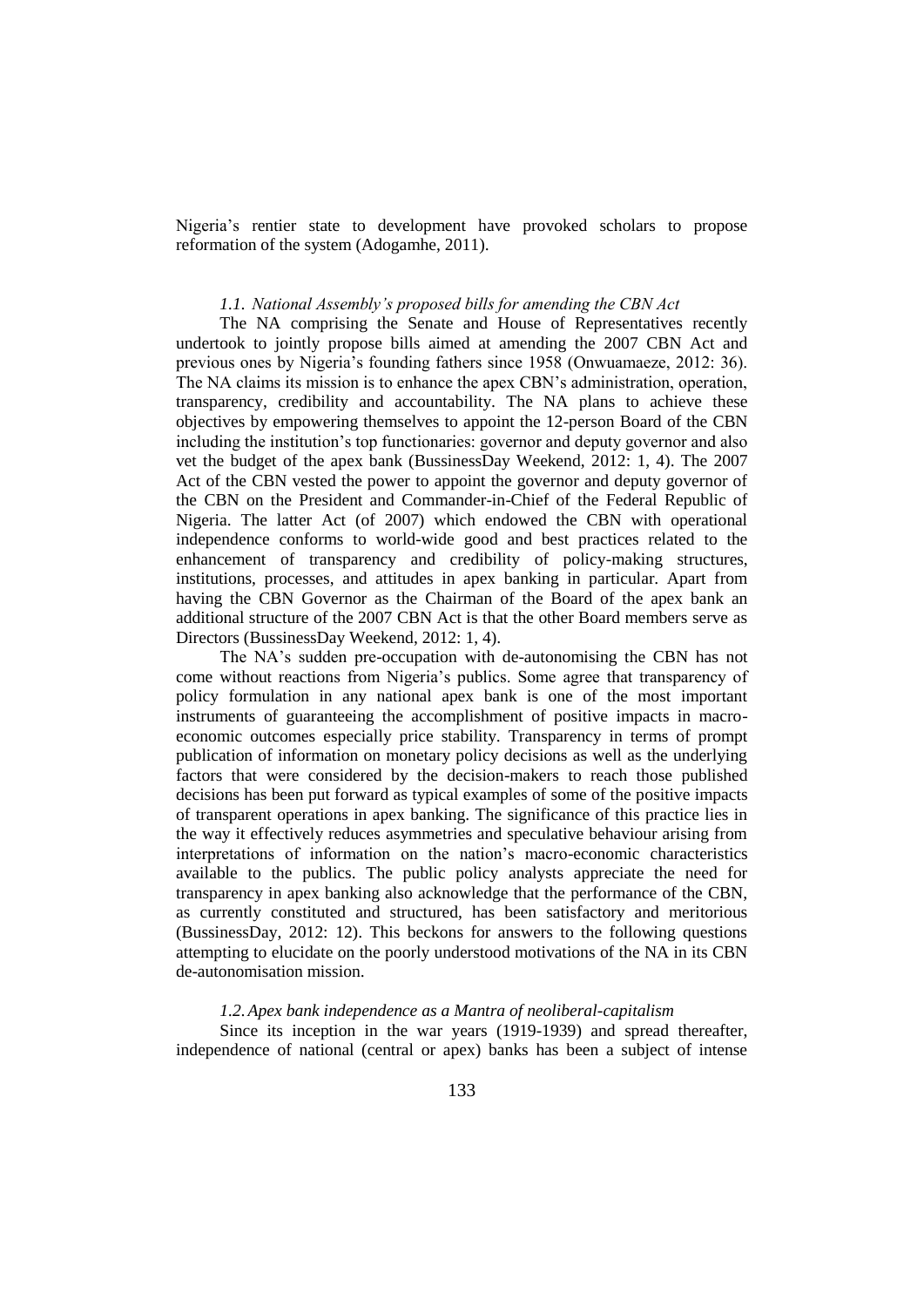debate bothering on the desirability or otherwise of political interference in its operations. At its formation several centuries ago, central banks were to be completely free of political interference if they were expected to achieve their core goals of stabilizing the national economy, stimulate economic growth, stabilize and/or minimize inflation and maximize other desired social and economic benefits. While Free Market economists espouse the immense benefits of unfettered independence of central banks, political scientists argue that being the creation and property of the State, total freedom of apex banks is nearly unattainable because politicians inevitably capitalize on their power and elitist influence to put them under some degree of their control and regulation. Although, this tampers with the effectiveness of central banks in performing their key responsibilities such as efficiency in formulating and implementing effective monetary policy, inflation control and regulation, among others; the freedom or inadequacy of it in any one central bank can best be described in terms of degree of freedom and not really in terms of 100% independence (Kalra, 2006: 46). The pioneering argument advocating independence of apex banks in the 19th Century is credited to David Ricardo"s article proposing the necessity of establishing a national bank endowed with full independence from political interference was a required mechanism for achieving desired goals of stabilizing the national economy and reducing the vicissitudes imposed by politicians and their capricious influences on the economy (Ricardo, 1824). In the 20th Century of globalization of central banking, the corroboration of Ricardo"s claims came through John Maynard Keynes" testimony to the Royal Commission on India"s central bank in 1913 when he famously declared that: "…it would be desirable to preserve unimpaired authority in the executive offices of the bank whose duty it would be to take a broad and not always commercial view of policy". More recently, support for independence of the central banking was given by a man leading the central bank of the world"s largest economy, Ben S. Bernanke, Chairman of the United States of America"s Federal Reserve. Bernanke argues:

"…undue political influence on monetary policy decisions can also impair the inflation fighting credibility of the central bank, resulting in higher average inflation and consequently, a less productive economy" (Onwuamaeze, 2012: 36).

## *1.3.Ongoing contradiction of neoliberalistic apex bank independence and neoliberalistic fundamentalism in Nigeria since 1980s*

Before tracing the motives that triggered the recent pre-occupation of Nigeria's National Assembly, it is apposite to restate at this outset the assertion of philosophers of financial economists concerned with the demise of neoliberalcapitalism. They assert that autonomy of national apex banks is (and has since the inception of central banking been) one of the key features of the neoliberalcapitalism that facilitates the dominance of this doctrines" manifold and multiple sectors and dimensions on national and global economies (Altvater, 2009). To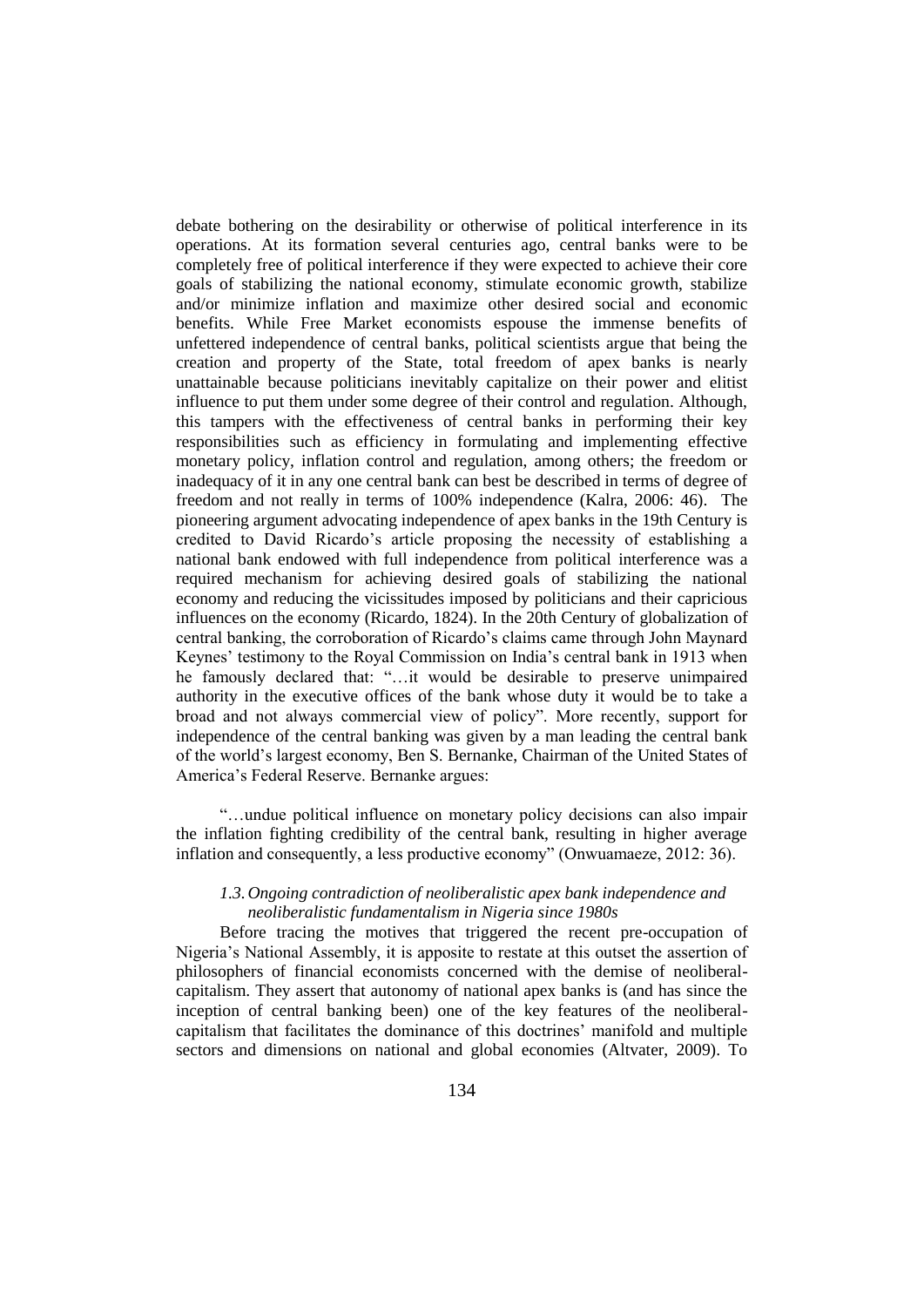corroborate this assertion, a recent study of the CBN reveals that independence of central banks obtains in at least 70 countries around the world whose excerpts of the Acts supporting their freedom were provided (Onwuamaeze, 2012: 36). Yet, it has been reported that Nigeria's successive administrations have demonstrated enormous characteristics of neoliberal-capitalism (Ingwe, Okoro and Ijim-Agbor, 2012). Moreover, the way the dictatorship of Ibrahim B. Babangida (IBB) exhibited fundamentalism in implementing the structural adjustment programme (SAP) policies during the prolonged life of the junta (1985-1993) constitutes one of the darkest days of Nigeria"s mediocrity in national socio-economic development planning and management. Yet this happened at the time that China was simultaneously initiating her dexterous sustainable growth strategies that constitute fundamental shifts from the paradigm of neoliberal-capitalism as was practiced by the United States of America (USA) and its allies -Britain, France, Japan, Germany, among other Western advanced economies) that were struck and subdued by the global financial meltdown and economic crises that started in 2007 and are yet to run their full catastrophic course as recent reports indicate (Ingwe, Ikeji & Ojong, 2010).

Does the National Assembly possess characteristics and records of genuine interest in preserving and upholding principles that enhance the integrity of apex banking in ways that will promote transparency, credibility and accountability of the CBN? Or is it using the term "transparency" to hide vested interests in the CBN and its role in macro-economic management or other aspects of the Nigerian economy? Is the NA"s charge of inadequate transparency, credibility and accountability under current and recent governance of the CBN, valid? Does a politically created CBN Board comprising politicians drawn from the ruling Peoples' Democratic Party offer guarantee of improved transparency, credibility and accountability in Nigeria's apex banking and better macro-economic management?

### *1.4.Neoliberalism: multi-dimensional expressions, meanings and contexts*

The various meanings and expressions of neoliberalism have recently constituted subjects of scholarly interest and pre-occupation since the advent of the phenomenal concept several decades ago. One of the key characteristics of neoliberalism is that it succeeded liberalism (a socio-economic and political philosophy that emerged in the 16th Century or thereabout and onwards). While some trace its origin more recently to the end of Second World War (1945), neoliberalism attained its apogee on the eve of the collapse of socialism and communism in the 1970s or thereabout-in what is commonly described as counterrevolution against its rival politico-economic-cultural philosophy: socialismcommunism, when it established its hegemony on the global –as well as nationaleconomies. However, shortly afterwards -since the 2008 global financial-economic crises that is yet to run full circle- neoliberalism is believed to have suffered its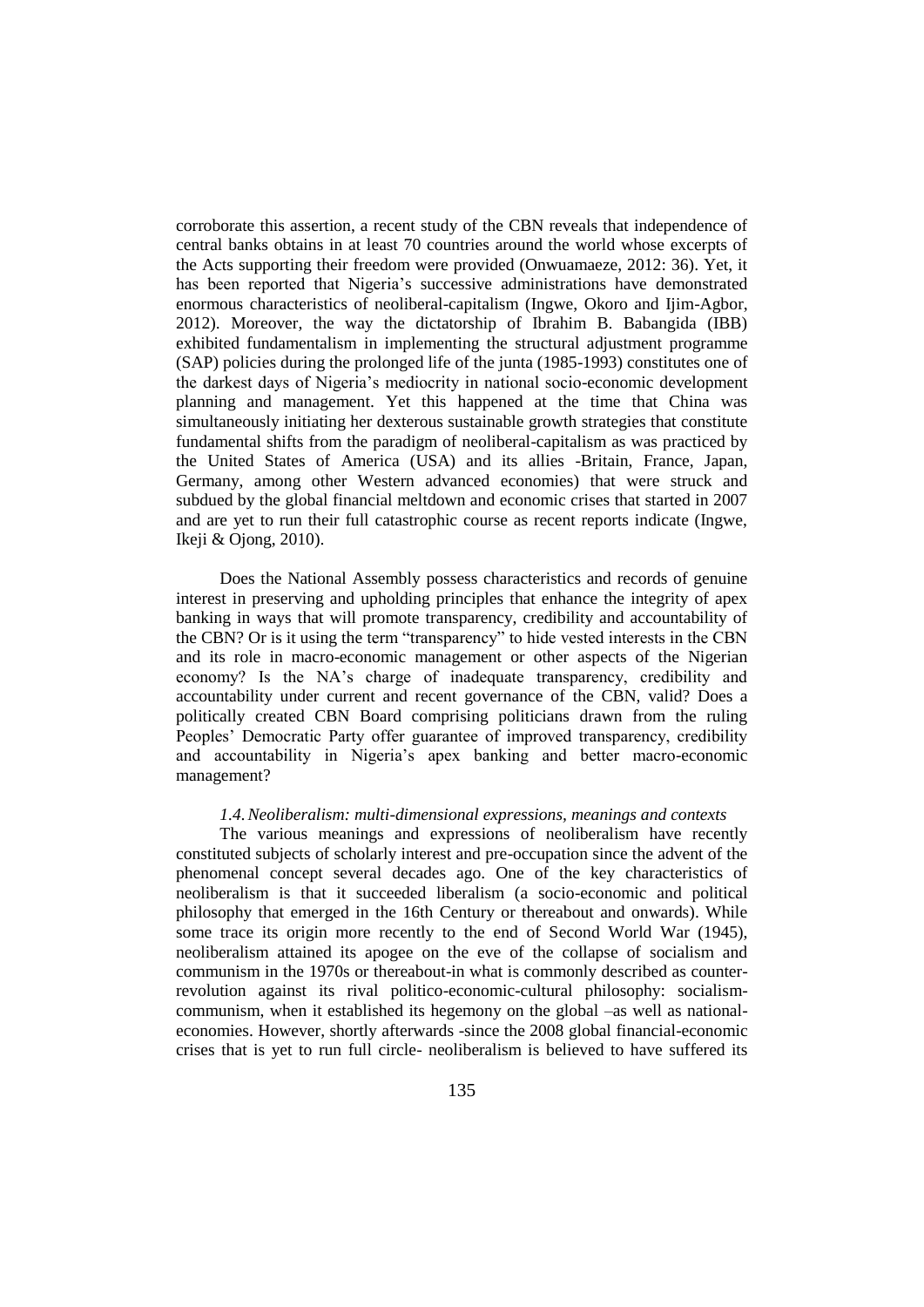demise as a consequence of its numerous aporias (Birch and Mykhnenko, (2010). Apart from profuse documentation of the failure of the structural adjustment programme (SAP) policies in Developing Countries (Igwe, 2005, among others), reports of failures of other multiple dimensions of globalizing neoliberalism and its viciousness appear in a compendium (Brand and Sekler, 2009). Moreover, Altvater (2009) exposes neoliberalism"s failure in the finance of global and national economies; Brie (2009) elucidates on historical, among other socio-cultural aspects of neoliberalism"s failure; Bond (2009) proposes alternative postneoliberalistic directions for the South African context. Others are specification of neoliberalism"s ineffectiveness or impotence in contributing towards Sub-Saharan Africa's quest for sustainable development (Ingwe, Ikeji, Ojong, 2010); demonstration of neoliberalism"s contribution to the failure of massive sustainable energy implementation in Nigeria (Ingwe, Inyang, Ering, Adalikwu, 2009), among others. Owing to space and time constraints, we commit this article to explorations to alternative theoretical perspectives to political economy, a method that could have been applied to this study except that we preferred to apply creatively very suitable pairing of rational choice with elite theoretical perspectives to robustly explain the challenge posed by parliamentarians to Nigeria's effective apex banking.

### *1.5.The National Assembly and its sudden discovery of CBN's urgent reform need*

As profusely reported in the national popular literature, the National Assembly (NA)"s new-found mission to de-autonomise the CBN has expectedly generated enormous public debate on the necessity or otherwise of autonomy for the CBN. Owing to the way issues in the nexus of neoliberal-capitalism, generally, and its numerous aspects –including national apex banking autonomy; are complex and complicated ones that lie beyond the comprehension of pedestrians; the public debate generated by them has been tainted with enormous subjectivity and outpouring of sentiments and emotionalism. The debate has been deficient in terms of objectivity pertaining to the structure, role of apex banking that is potent for Nigeria's policy making, programming and management in the pursuit of national sustainable development aspiration. Yet the scholarship and literature of Nigeria"s sustainable development is yet to fill the gaps in information and knowledge posed by the debate that has been oscillating in the directions of the wind contrasted to the directions of superior argument, good-best practices in apex banking and/or logic debate.

### *1.6.Information-knowledge challenges concerning Nigeria's federal/national legislation, apex banking and socio-economic development*

What implications do the federal legislators' efforts to reverse the autonomy of the CBN pose for Nigeria"s pursuit of sustainable development? Is the current governor of the CBN (Sanusi L. Sanusi), a villain or saint? Does Sanusi mean well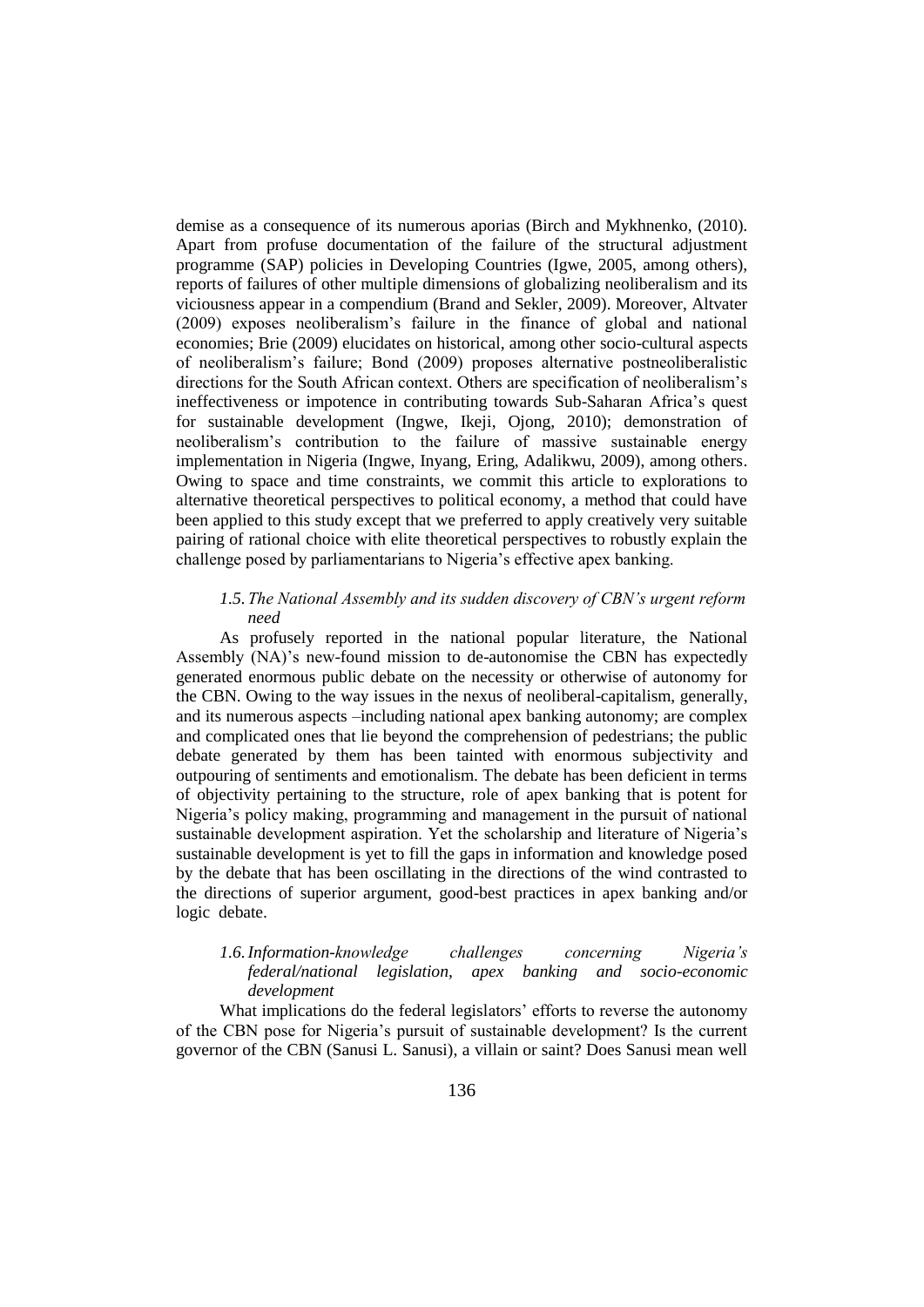for Nigeria"s sustainable development aspiration? Is Nigeria"s federal legislature in their ongoing mission of de-autonomising the CBN distinguishing among issues in the nexus of Sanusi"s individual (pre)dispositions, the CBN as an institution, on the one hand; and global apex banking good and best practices, on the other? Can Nigeria's poor majority continue to tolerate the insensitivity of the NA and a less robust CBN than one that has autonomously dealt with challenges of parasitic elitism in the banking sector and selfish, mediocre and corrupt legislature, executive and judiciary?

# **2. OBJECTIVE AND ORGANIZATION OF THE ARTICLE**

The rest of this article is organized in sections. We provide the socioeconomic and ecological contexts warranting social development and vibrant apex banking for regulating and enforcing such in Nigeria before clarifying specific politico-economic and social issues related to the nature, structure, attitude of national apex banking and Nigeria"s sustainable development. After providing a philosophical basis of this study, we present a suitable theoretical-conceptual framework for facilitating the understanding of the NA"s motivation for deautonomising the CBN. We frame the article on a combination of rational choice theory (RCT) with parasitic elite theory, to develop a more potent basis for elucidating the peculiar characteristics of Nigeria"s federal legislature"s mediocrity in facilitating economic growth and sustainable development facilitation and its habit or attitude of sabotaging economic growth and sustainable development through fraud and corruption. Then, we elucidate the recent interaction between governors of the CBN in the Fourth Republic with the executive and legislative arms of the ruling PDP administrations. We follow on by exploring the incumbent CBN governor's charges of sabotage, ineptitude and fraud perpetrated by the federal government of Nigeria"s executive and legislative arms aimed at increasing their personal and group advantages. This concerns constant contrivance of annual national budgets constituting the main instrument of public investment of Nigeria"s development resources in a lopsided way designed to create enormous fortunes for politicians in the membership of the ruling PDP thereby jeopardizing and neglecting national sustainable development goal and objectives. Related to the foregoing, we show how the same ruling PDP politicians have engaged in massive fraud, corruption –including looting of the national treasury while simultaneously protecting their fraudulent members from public prosecution and commensurate conviction. We argue that the Nigerian Senate"s recent pre-occupation with deautonomising the CBN is dishonest, an attempt to implementing a reprisal against the CBN governor Sanusi, personally- for his courage in reprimanding the executive and legislative arms of the federal government. The NA"s deautonomisation of the CBN is a parasitic elitist strategy of infiltrating the ranks of the vital federal institution that deserves a strategic placement for strengthening sustainable development policy formulation and management with mediocres and fraudsters drawn from the ruling PDP as a means of perpetuating their track-record of fraud, corruption and vice. Finally, we conclude the article by summarizing the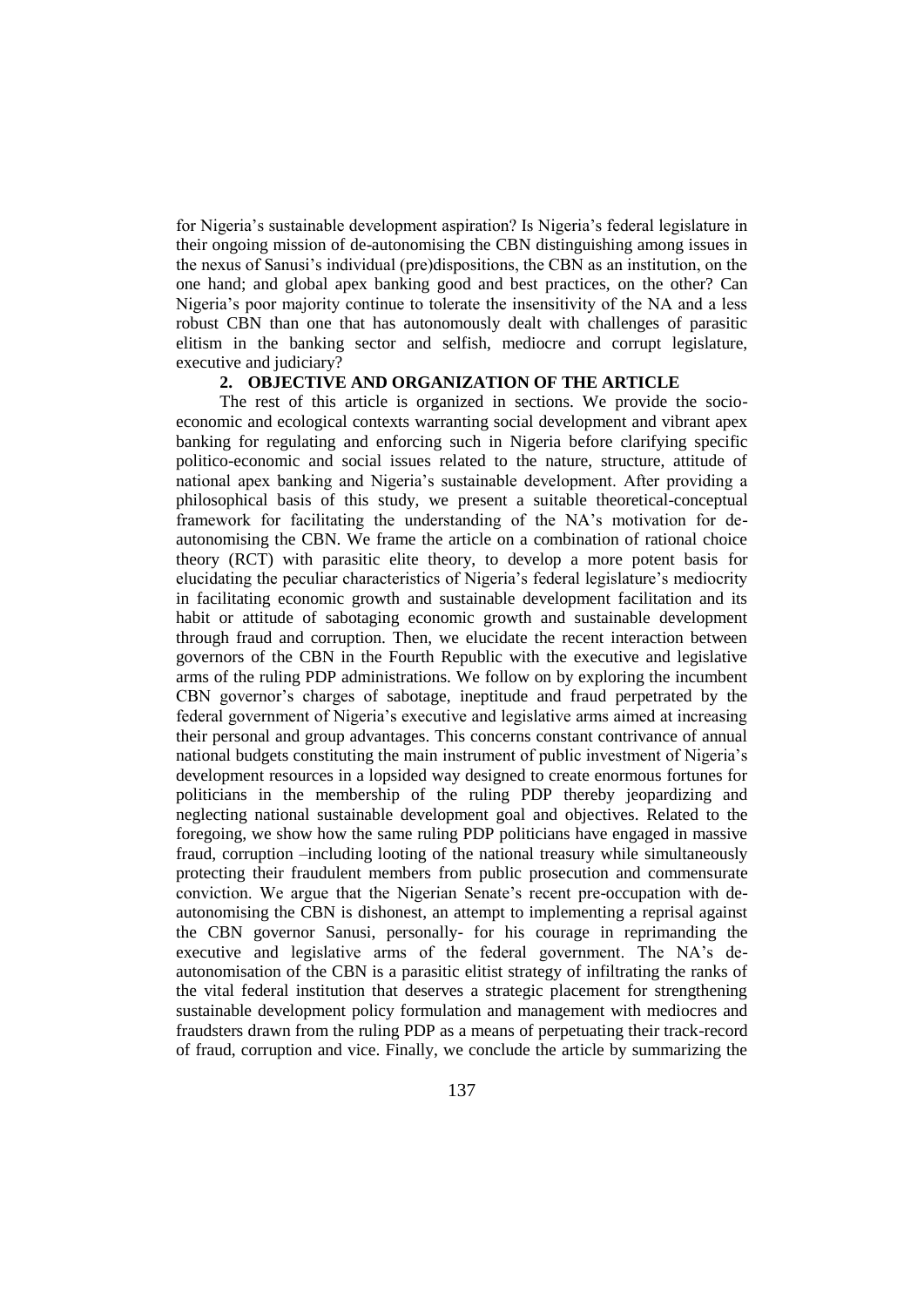main points and recommending strategies for sustaining a virile and vibrant apex bank.

*2.1. Socio-economic context for understanding urgent need for social development policy making in Nigeria* 

*Mass poverty, high inequality and corruption*

Nigeria"s population was recently projected at 161 million (BussinessDay, 2011: 21). Nigeria has been presented as Africa"s most populous country since the mid 2000s. Nigeria"s population of over 140 million in 2006 was nearly 20 percent of sub-Saharan Africa (SSA)"s 2005 total population (732.5 million) (Nigeria, 2007, 2007b, WRI, UNDP, UNEP, World Bank, 2005: 177). The projection that Nigeria"s population will rise to over 206.7 million (UNDP et al, 2005: 177) indicates the necessity of planning towards improving human life quality generally and meeting the increasing health needs in future. Huge quantities of Nigeria"s large deposits of proven fossil fuel, including 4635 million metric tones of oil equivalent (mtoe) of oil and 4497 mtoe of natural gas (WRI et al, 2005: 201), among other energy resources (Adekeye, 2008: 18-23), have been extracted for export to earn an average of US\$20 billion annually since the 1970s (Adams, 1991). Unfortunately, a disproportionately large part of these earnings have been stolen by the elite (who constitute less than one percent of the total population). It is reported that Nigeria"s US\$1 billion was stolen in 1978by military dictators who were in power between 1976 and 1979. Between US\$5 and 50 was reportedly stolen by the Sani Abacha dictatorship that reigned between 1993 and 1997 (Lombardi 1986 cited in Adams, 1991, Omojola, 2007: 20-35, Ribadu, 2009). The consequence of this high level of corruption on the health sector is gross underfunding and mass poverty. About 70.2 and 90.8 percent of the nation"s population lived on less than US\$1/day and US\$2/day respectively in 1997 (WRI et al, 2005, Ingwe, 2009). Nigeria"s ranking on the human development index (where the most developed country was represented as "1") was only 0.47. The nation's human poverty index  $(100 =$  highest rate of poverty) was only 35.1 in 2002. Although the nation"s gross domestic product (GDP) was US\$32,953 million in 2002 and was the second largest in SSA, her GDP per capita PPP in 2002 was only US\$919 (12th largest in SSA) (WRI et al, 2005: 189-193).

The failure to achieve economic growth, providing employment and maintaining the formal sector of Nigeria"s economy has been attributed to serious infrastructural deficits. Nigeria has been described as the world"s darkest country due to the fact that the public electric power production and supply firm in the nation has been generating between 2,000MW to 3,000MW daily for distribution to the nation"s population projected at about 161 million (BussinessDay, 2011: 21, Sambo, Garba, Zarma, and Gaji, (No year)). A recent study revealed that the length (in kilometers, km) of various categories of roads in Nigeria between 2003 and 2004 were as follows: asphalted concrete roads (41,945.71 km); surface dressed roads (8142.7 km); graded or earth roads (5,934.24 km). Apart from the gross inadequacy of these roads at the national level, their distribution by sub-national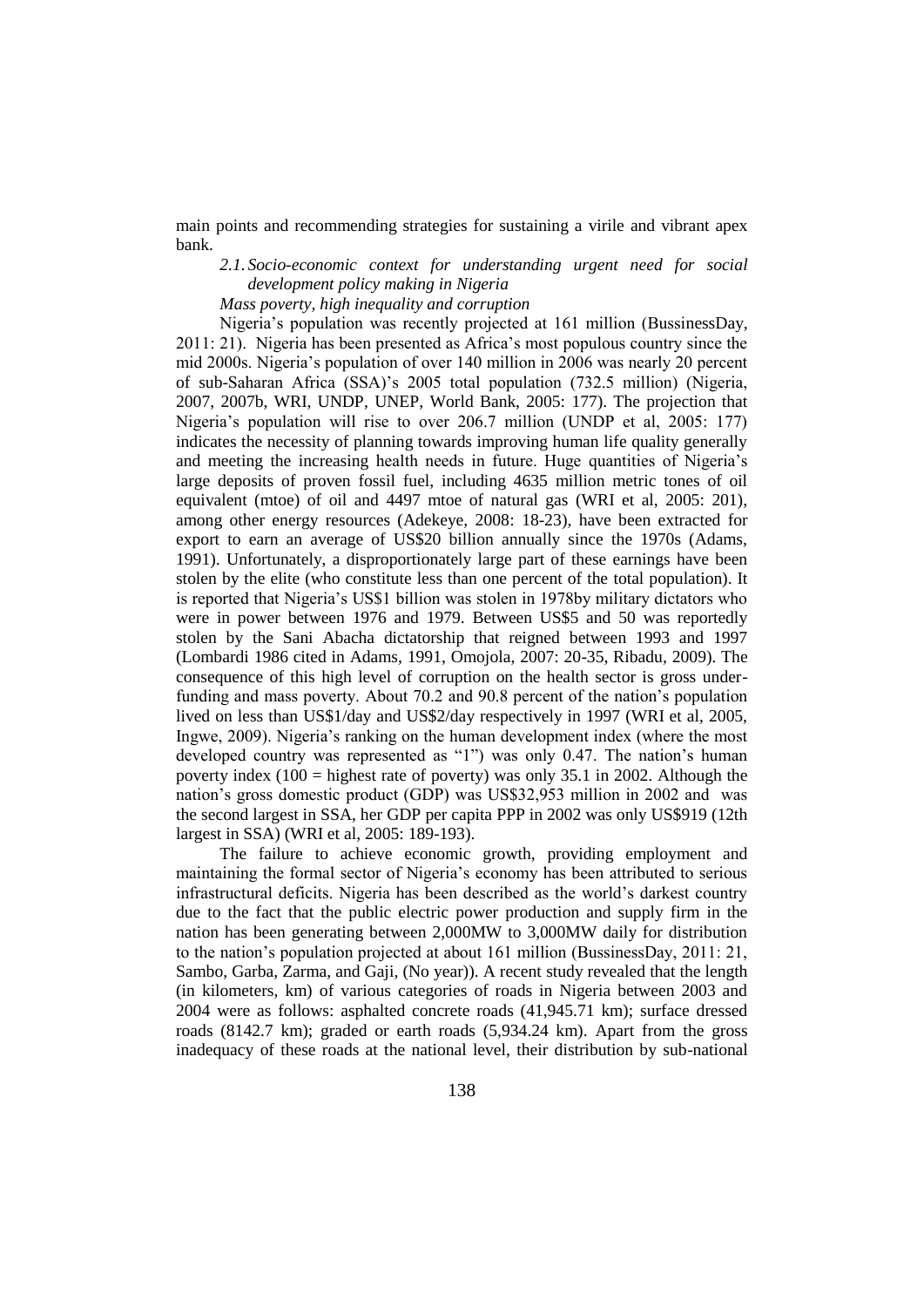geopolitical regions or zones presents serious inequalities. The inequality in the shares of the asphalted surfaced roads to the six geopolitical zones was such that while the South-East and South-South zones had only 4.66% and 7.34% of the roads, the zones located in northern Nigeria especially North-West had 25,039.00 km of the roads. This represents a high concentration of 59.69% of the national total of all of such roads in Nigeria in that region –a very lopsided and inequitable distribution of resources. This amounts to marginalization –a subject outside the scope of this article (Ingwe, 2012). The challenge of high unemployment in Nigeria has been highlighted (Ingwe, 2012b).

a. Philosophical basis of this article

The foregoing introductory comments provide ample foundation for stating our philosophical basis of this article. It follows: the pre-occupation of Nigeria"s Senate with reversing the autonomy of the CBN indicates a sort of rebellion of a national neoliberal-capitalist camp against the global standard of apex banks" autonomy. We think that the rebellion of Nigeria"s Senate against global "good or best practices in national apex banking autonomy" reflects some politicaleconomic peculiarities and/or specificities arising from the inter-relationship between the CBN and the Nigerian Senate/federal legislature –as substratum of Nigerian political class, one the one hand, and the inter-relationship between the CBN and Nigeria"s sustainable development goal, objectives, aspiration, trackrecord, macro-economic history, politics, society; on the other. These interrelationships are complex and complicated. However, they could not be beyond the explication of scholars, whose duty it is (has always been) to unravel these complexities, whenever they arise and attempt to perpetuate themselves to the disadvantage of populations endangered by the interests and machinations of the elite and/or the ruling class.

## **CBN's increasing national-global reputation in politico-economic issues since the mid-2000s: The result of its autonomy or independence visibility and reckoning**

*Improving commercial banks' efficiency, increasing foreign exchange savings*

CBN"s increasing recognition since 2004 has been two major phases corresponding to the apex bank"s last two 5-year tenures of its Boards or governance characteristics during the period. The Charles Chukuma Soludo-led CBN Board during the second term of the Obasanjo administration (2003-2009) achieved greatly leading its leadership"s celebration as foremost central banker in Africa and globally in the late 2000s due to brilliance in managing Nigeria"s macro-economy in the wake of the 2008 global financial-economic crises. Moreover, Soludo was appointed into the United Nations" Experts Commission on global financial-economic crises management, among several other consultancies held by the professor of economics. Successes achieved in this phase include: raising the total loan book of all 89 Nigerian commercial banks from  $=N= 1.19$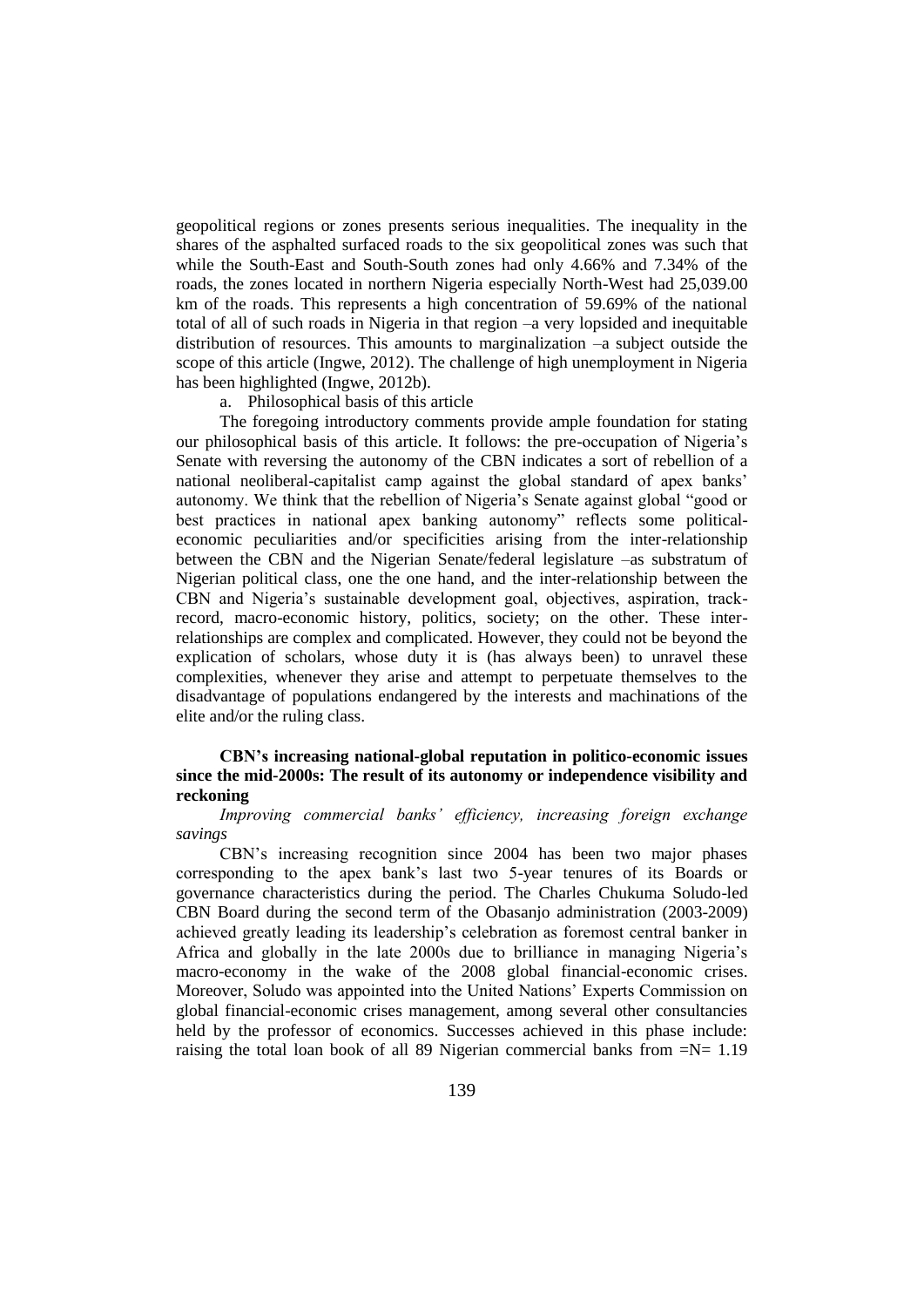trillion (which was less than those of fourth-grade South African banks in 2003) to  $=N=7.8$  trillion in 2009; increasing the loan book of the commercial banks for Nigeria's manufacturing sector, alone, to about  $=N=1.19$  trillion from a ridiculously low level previously; raising Nigeria's commercial banks' credit from  $=N=1.2$  trillion to over  $=N=8$  trillion. Others are: creating the Financial Systems Strategy (FSS) 2020, as a long-term strategy to facilitate the transformation of Nigeria's financial system into an African financial hub capable of driving the Vision 20/2020; Stabilising Naira (Nigeria's currency) exchange rate prior to the 2008 global financial-economic crises; rejecting IMF"s advice that CBN gathers more foreign exchange but accumulating (conserving) boom-time resources by at least US\$20 billion. The latter is believed to have facilitated Nigeria's relative stability in the aftermath of the 2008 global financial-economic crises. Banks consolidation undertaken by the Soludo-led CBN Board regulated –raising capital bases of 89 banks in existence in 2003- resulted in only 24 banks -representing a reduction of bank numbers by 73.03%. The benefits include: increasing branches of the 89 banks from 3,000 to 5,000 extending services for the 24 banks that remained after project implementation. Increased capital capacity of the 24 banks raised confidence of (inter)national publics in Nigeria's banking system and eliminated fears of frequent bank failure (to clear). This caused considerable increases in accessibility of people to banking services at field (hinterland) outposts (branches in far-flung) non-urban communities dispersed across the vast territory diverse in ecological, and socio-cultural characteristics (Soludo with Ogunlowo, Suleiman, Obiozor, and Adah, 2009: 23-9).

Previously, former governor of the CBN under the last years of the Obasanjo administration, Dr. Charles C. Soludo, provoked some of Nigeria"s elite including politicians and members of the NA when he undertook a reform of the nation"s commercial banks. This involved a drastic reduction in the numbers of Nigeria"s commercial banks from 89 in 2003 to as few as 24 in 2009. Being a professor of economics and previously presided over Nigeria"s National Planning as Chairman of her Commission for the purpose whereby he originated the National Economic Empowerment and Development Strategy (NEEDS) (National Planning Commission, 2004), Dr. Soludo understands the needs of Nigeria"s economy. He argues that the commercial banks restructuring has sanitized the system and made the few remaining banks more efficient and created in some banks that outstand in the global banking system Another rise of CBN governorship of Sanusi L Sanusi to (inter)national visibility was his furthering or deepening of the commercial banking reforms in addition to what had been done under Dr. Soludo. This second reforms led to the merger of the few remaining commercial banks and/or the closure of some "inefficient" ones. These reforms could not be exhaustively profiled and discussed here due to constraints of time and space but have been described elsewhere ((Alao 2010; Iyade, 2006. Soludo, 2004). it suffices to state that they present the CBN as possessing and using its autonomy to confront Nigeria"s parasitic elite and rentier class, especially those owning banks operating below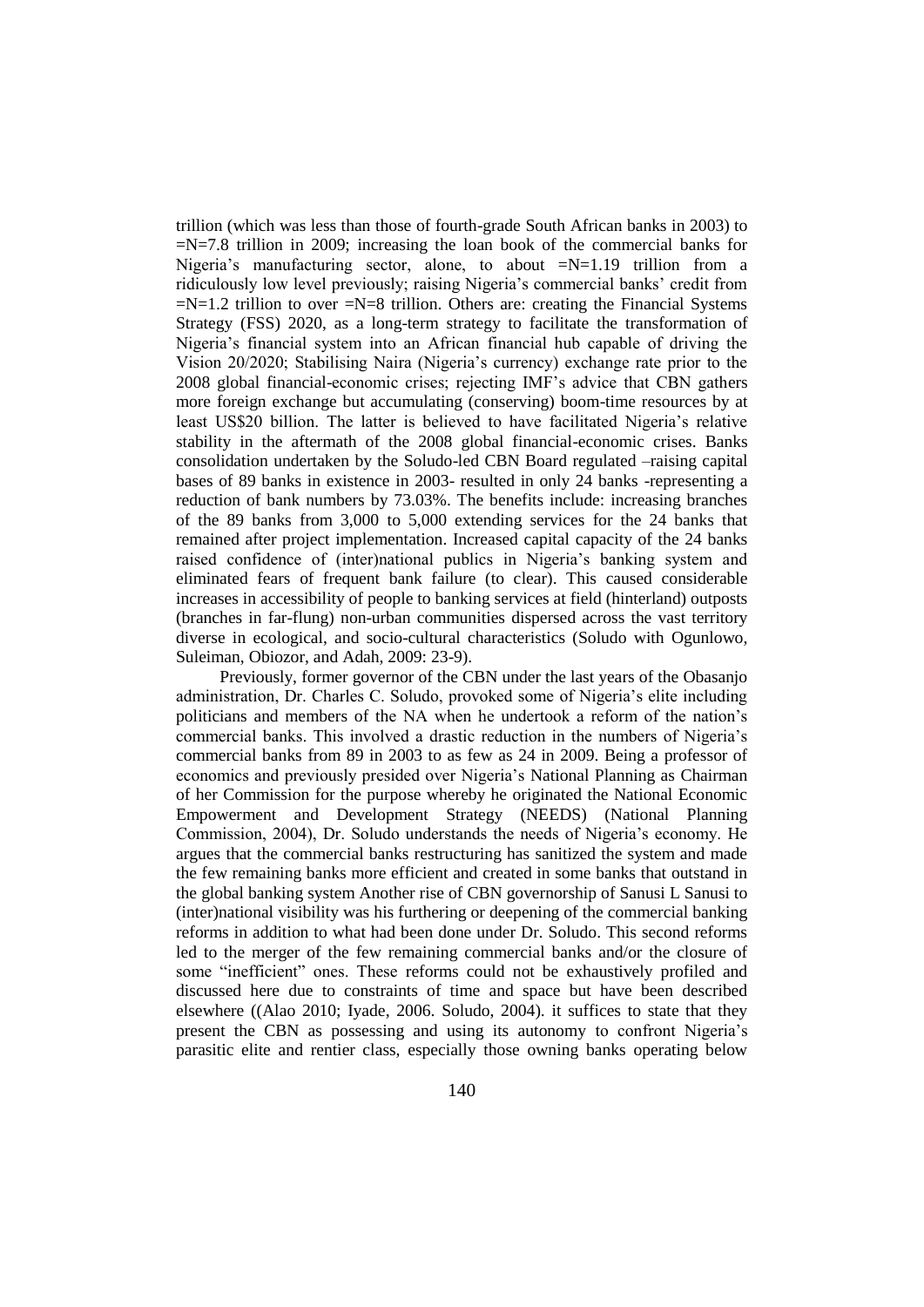international standards and best practices. It has been profusely documented how Nigeria"s commercial banks have notoriously refused the CBN"s urging to provide credit to real economic sector operators such as agriculture and other productive sectors but scheme to receive deposits from government institutions (Sanusi, 2010).



# **Fig. 1. Nigeria (top right) projected from Africa (bottom left)**

b. CBN"s commercial banking reforms and its provocation of elite bank owners

## *2.2.Good governance implementation by C.B.N. as a demonstration of transparency, credibility and accountability*

Recent improvement in good governance in the CBN was institutionalized during the tenure of Dr. Soludo comprising two major forms: internal and external. Internal good governance in CBN management involves teamwork in the decisionmaking of the CBN Board. Dr. Soludo attested to this by ascribing achievements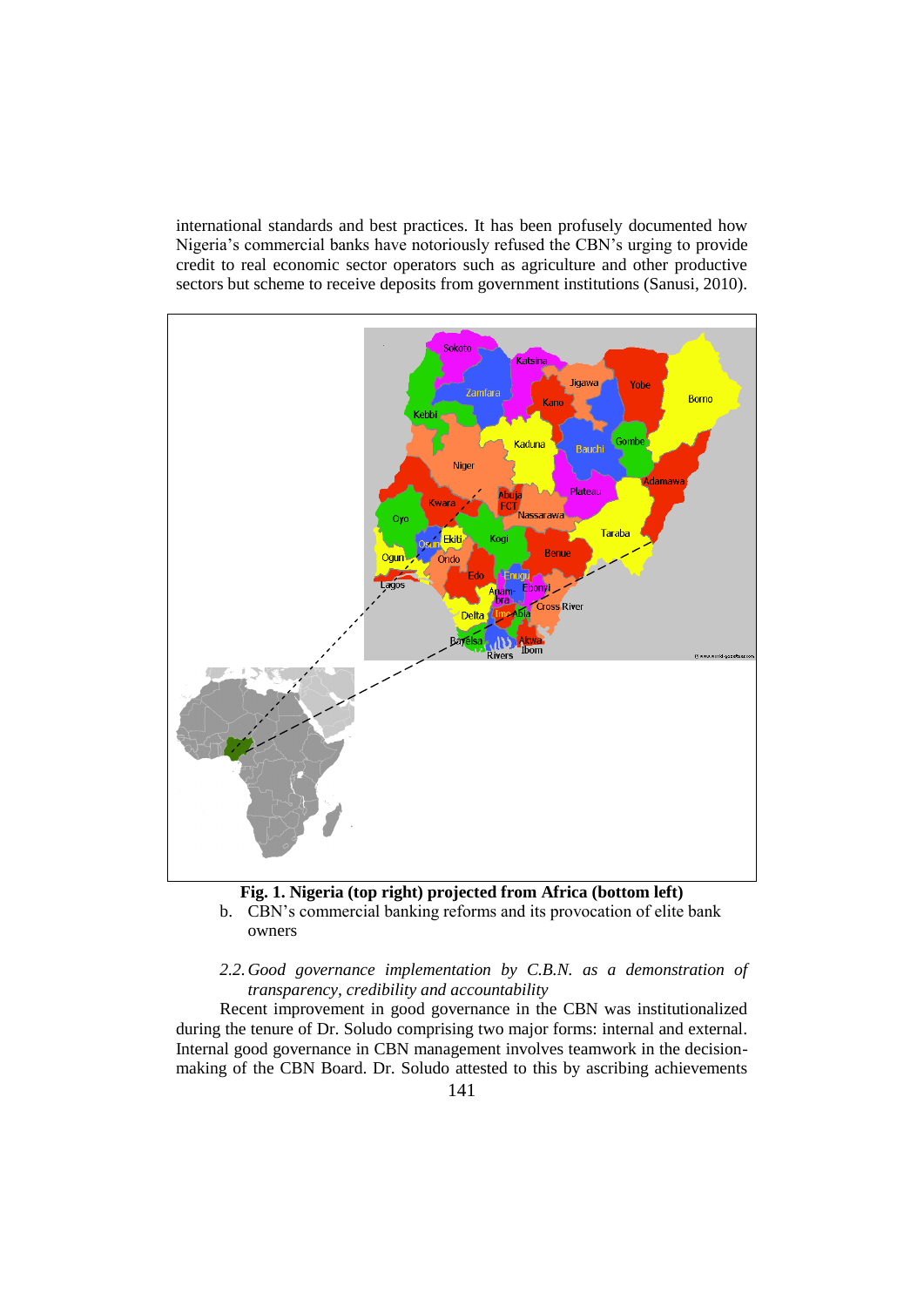credited to him as CBN governor to teamwork contrasted to personal efforts (Soludo with Ogunlowo, Suleiman, Ohiozor and Adah of TELL, 2009: 22-9).

A few cases of the numerous dimensions of external aspects of good governance and consistency in the apex bank pertain to its collaboration with financial institutions involved in regulating, examining, and supervising commercial banks" and implementing its Financial System Strategy (FSS). Irrespective of any variation in the personalities in the Governor and Board of CBN, the long-term character of the FSS represents a mechanism or framework for maintaining the vision of CBN and national financial institutions in partnership with it. The external governance embodied in the FSS involves the CBN in partnerships with related ministries, agencies and departments of the government in the quest for sustainable growth of the economy. Some MDAs drawn in to collaborate with the CBN include: the Nigerian Deposit Insurance Corporation (NDIC), Security and Exchange Commission (SEC), (Soludo with Ogunlowo, Suleiman, Ohiozor and Adah of TELL. 2009: 22-9).

While the governor of the CBN in the second four-year term of the Obasanjo administration (2003-2007), Dr. Soludo, generated enormous public discourse arising from the institution"s commercial banks reform agenda and implementation, the level and volume of public discourses generated by Soludo"s successor (Sanusi Lamido Sanusi) has been higher and larger for several reasons. On his first work day as CBN governor, Sanusi engaged in vitriolic criticism of the mediocrity and ineptitude of the Seven-Point Agenda of the Yar"Adua-Jonathan administration from 2007-2011 (Edoreh, 2009). Considering the characteristic intolerance of critics and ruthlessness against critics exhibited by successive regimes dominated by politicians sponsored by Peoples" Democratic Party administrations since the advent of the Fourth Republic including the administrations of Presidents Olusegun Obasanjo (1999-2003, 2003-2007; Umaru Musa Yar"Adua / Goodluck Jonathan (2007-2008?/2008?-2011); and Goodluck Jonathan (2011-present and ongoing); it is believed that the independence of the CBN prevented the Yar" Adua-Jonathan administration from sacking Sanusi as CBN governor with immediate effect a few days after his criticism of the Seven-Point Agenda. As will be elaborated later Sanusi consistently criticized various policies, attitudes, and programmes of the Yar" Adua/Jonathan administration and its offspring (Jonathan"s) after firing that first salvo. Moreover, he has also undertaken other actions under the auspices of the CBN that have continued to provoke the executive and legislative arms of the ruling-PDP administrations. From criticizing the mediocrity and ineptitude of Nigeria's annual budgets as proposed by the executive arm of Nigeria's federal government and assessed by the federal legislature; to undertakings in donating federal government"s money victims of terrorist attacks in Kano State (in the northern part of Nigeria), among others, Sanusi has perpetually placed himself in the mouths of "carnivorous animals" which have never hidden their desires to devour him by way of removing him from the position of governor of the CBN. After suffering series of vitriolic and courageously marshaled criticisms and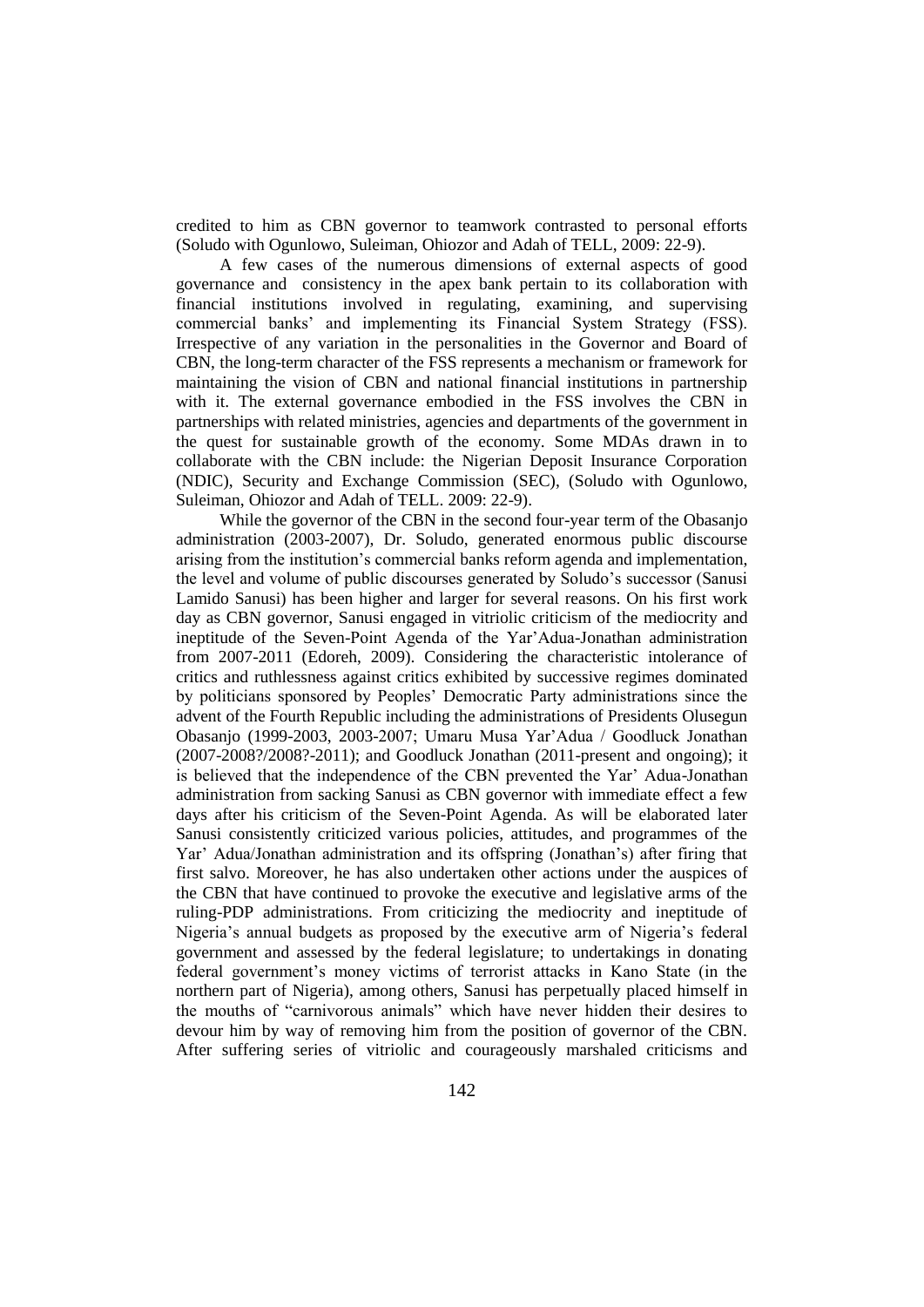programme implementation orchestrated by Sanusi"s governorship of the CBN, Nigeria's federal legislature, with or without collaboration with Nigeria's federal executives stumbled on a new wisdom: the urgency and imperativeness of stripping the CBN of its independence as a means of shutting the incumbent and future Sanusi's from independently exposing the mediocrity of both the executive and legislative arms of Nigeria's federal government! The seriousness of the NA's attempt to de-autonomise CBN, as described above has not been lost of various publics. Apart from forming the central subject(s) of Nigeria's popular literature, various civil society actors have lent their voices on the grave consequences that would follow the legislators" unnecessary incursion into a historically tested national socio-economic management strategy: central banks" independence (BussinessDay Weekend, 2012: 1, 4; (Onwuamaeze, 2012: 36).

a. Framing NA"s move to de-autonomise the CBN on the rational choice theory

The major issues in the nexus of study arise from two major disciplinary streams: economics and politics-in the foregoing order. The bifurcations of these dual fragments of disciplines and socio-economic sectors smack of issues that fit naturally into a politico-economic study. Therefore, we devise and apply an appropriate theoretico-conceptual framework appropriate for suitable for explicating the study problem as follows. To achieve this goal, we draw on the rational choice theory from classical economics and complement it with the elite theory drawn from politics and finally geographers" adaptation of the latter to create parasitic elitism for explicating injustice in urban centres. The disposition of top government functionaries of the government, legislators (responsible for making laws, which are decisions of the legislature for the running of a multiplicity of public affairs), judicial officers (interpreters of laws), among other forms of decision-making; depend on their self-interests, beliefs, and desires, as individuals and collectively for the nations and their sub-national regions over which they preside. Also known as also known as choice theory or rational action theory, the Rational Choice Theory (RCT) provides propositions that facilitate understanding of issues pertaining to laws made by Nigeria"s federal legislature on apex banking. The Rational Choice Theory (RCT) provides propositions that facilitate understanding of issues pertaining to different actions taken in various entities or organizations such as national legislation within a federal government. The central proposition of this theory emphasizes the way self-interest forms the foundation for all human motives that are, themselves, based on rational computation and decisions which yield these activities. The origin of this theory has been traced to one of the postulations of Adam Smith who claimed that the self-interests of individuals (persons) acting freely in the market leads to the "good" (i.e. improved welfare or well-being) of the public. The latter is achieved despite the fact that this outcome is different from the original intention of those individuals who set out to undertake transactions in the market. In fact, those individuals went to the market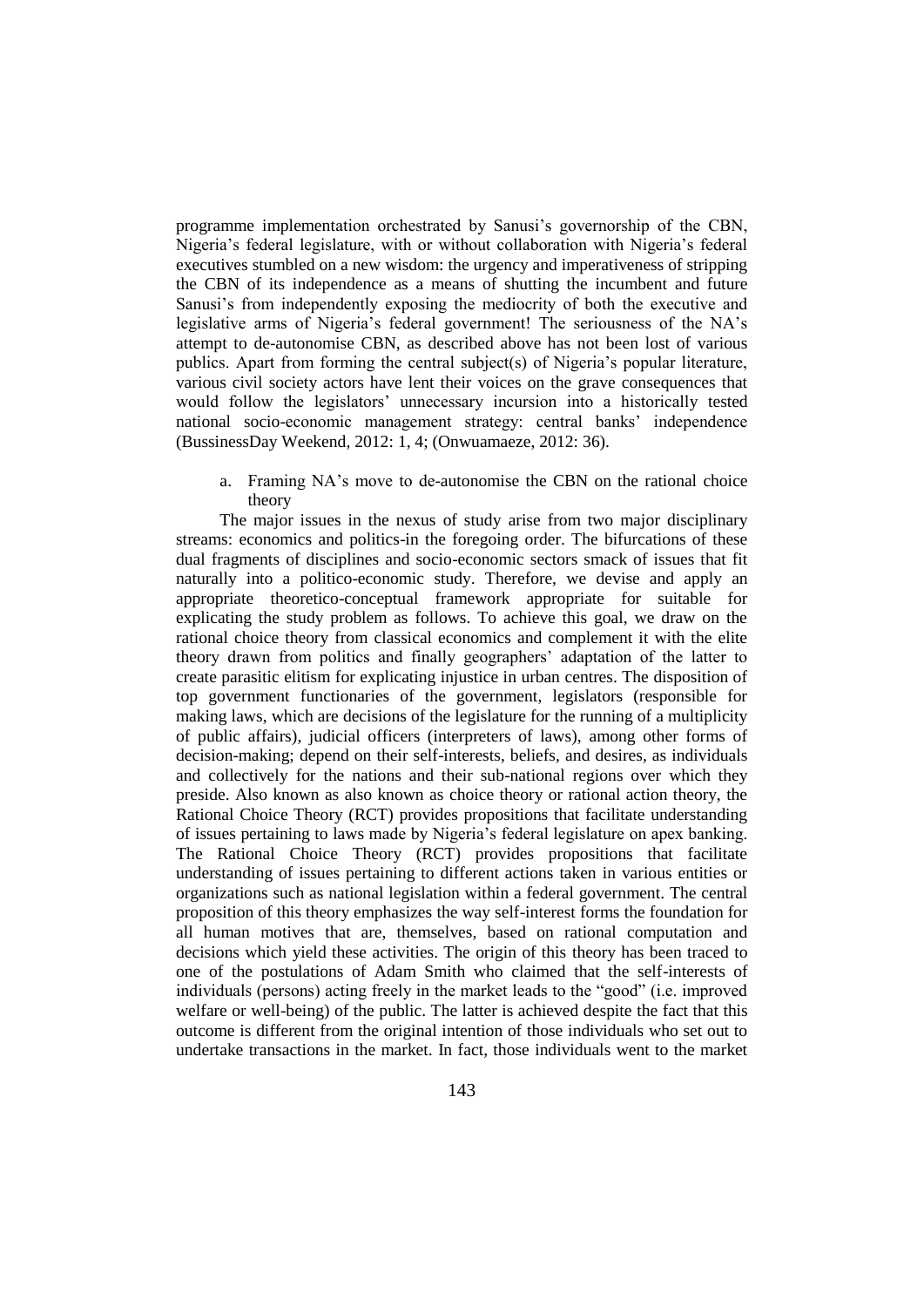to maximize their gain or make profit through buying and selling (Smith, 1776). Here, the theory added value to political economy- a discipline that Adam Smith practiced and from which economics was forged. Expectedly, the theory is being increasingly applied, in a form that is more abstracted and mathematical by economists. This version of the theory explains the allocation of scarce resources and prices by the rational maximization of utility (benefit or satisfaction derived from consumption of a commodity, also described as the greatest happiness principle in the 18th Century moral philosophy (Scott and Marshall, 2005: 682) by people engaged in economic activities and always mindful of their investment.

Economists have use rational choice theory for modeling various phenomena -including love and intimacy in families, people's involvement in criminal acts, and rational behavior (Becker, 1976, Sen, 1987, [2008]). Similarly, political scientists have applied it to study myriad issues in human activities: from expectations underlying political commitment, voting behaviour, mass and sustained protests across vast areas, to collective organizations of voluntary and coerced nature or origin (Downs, 1957, Olson, 1965 [1971]). Owing to its robustness, reliability, and coherence, it has been severally proposed that application of the Rational Choice Theory be extended from economics and political science, where it has been more frequently used and also criticized (Donald and Shapiro, 1994) while attempts have been made to extend its applications to the rest of the social sciences including the contribution of nuts and bolts for so doing (Elster, 1989).

Analytical Marxists have also adopted the Rational Choice Theory, as a normative explanatory idea and a facility for achieving our aims. They insist that in its standard form, the theory does not determine our aims but enables us to explain things based on the assumption that people"s tendency towards rational behaviour is in the appropriate sense. Actions –the central explanda of the theory- results from person"s desires, which are themselves based on underlying beliefs, and are also rational, and internally consistent, that motivate the persons to chose their best way of optimizing his/her desires. Collection of sufficient evidence is paramount and a requirement for forming the beliefs in order to ensure that the resulting decisions meet the requirements of rationality. Three optimizing operations necessary for achieving rationality include: Selecting the best action, based on the beliefs and desires, as applicable; deriving the most satisfactory beliefs from evidences collected; and, obtaining sufficient evidence that match given desires and beliefs held (Elster, 1989, 1985, Scott and Marshall, 2005: 546-8).

### Appropriateness and inadequacies

Rational choice theory is suitable for elucidating on law making concerned with the position, nature, role and operations of the CBN for several reasons. First, its creation from the pioneering ideas of the free-market or capitalism makes its to map closely with the context of neoliberalism that constitutes the politicoeconomic and social environment surrounding the global and national frameworks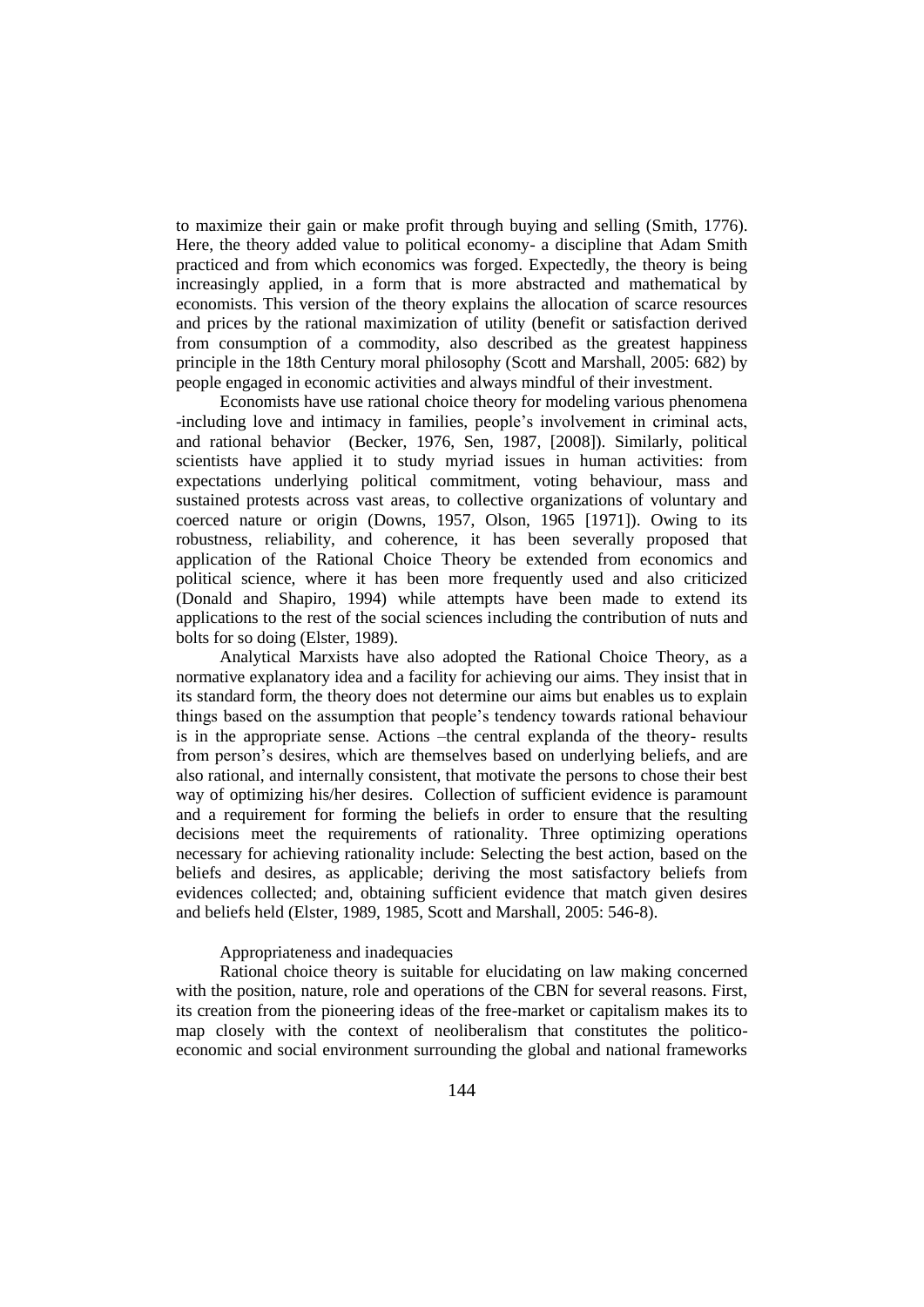for apex banking –the central theme of this study. Second, the moves by Nigeria"s Senate to strip the CBN of its autonomy involves decision/law-making, which forms the bone of contention of the theory.

The rational choice theory is deficient in elucidating challenges to be addressed in this article. (The reasons for this would be elaborated later). Under the context of historical economic mismanagement, ineptitude or mediocrity that has become characteristic of Nigeria"s government in the executive, legislative and judicial arms, the rational choice theory"s silence on the nature, motivations, vested interests of the persons or people involved in decision-making renders it impotent in terms of explaining Nigeria"s federal legislators" motivations to restructure the CBN. For the avoidance of doubt, apart from the most recent allegations charging Nigeria's NA committees constituted to probe several public agencies (such as the Securities and Exchange Commission (SEC), the Petroleum Subsidy, among others) have turned round to request bribes from those they were to probe, and its high propensity towards increasing the nation's recurrent expenditure while consistently reducing the capital expenditure. These misdeeds have been criticized by the CBN governor (Sanusi, ???). The foregoing explication renders the Rational Choice Theory inadequate for explaining the decision-making motives of the federal legislature.

b. Integrating Elite Theory to Rational Choice Theory for calibrating and understanding NA"s motivations in decision-making mindset and interest

Although the theoretical status of the concept (elite) is contested, its qualification and operational use for analysis is acknowledged in the literature. Lincoln Allison offers three meanings of the concept. First, elite connotes a value judgment founded in political philosophy (Plato, [translation of The Republic by Lee, 2003]) -contrasted to a doctrine endowed with integrity- involving expectations that government should, in principle, be universally and always led by elite (describing a minority whose members live opulently, are capable of generating philosophical ideas that influence and manipulate the majority, and set "standards" for the society and economy.

Second, connotes illusions that government should be controlled by the people contrasted with the reality that this has been impossible. This belief derives from David Humes' argument "ought implies can" (Hume, 1748, etc.,) tends to confine practical government to elites. Third, justification of beliefs that government is in reality dominated by elites by drawing from arguments of Plato or Schumpeter while simultaneously criticizing the undesirability of elite rule on behalf of people as covering up the vested interests of the economic elite (McClean & McMillan, 2003: 167-8 citing Allison).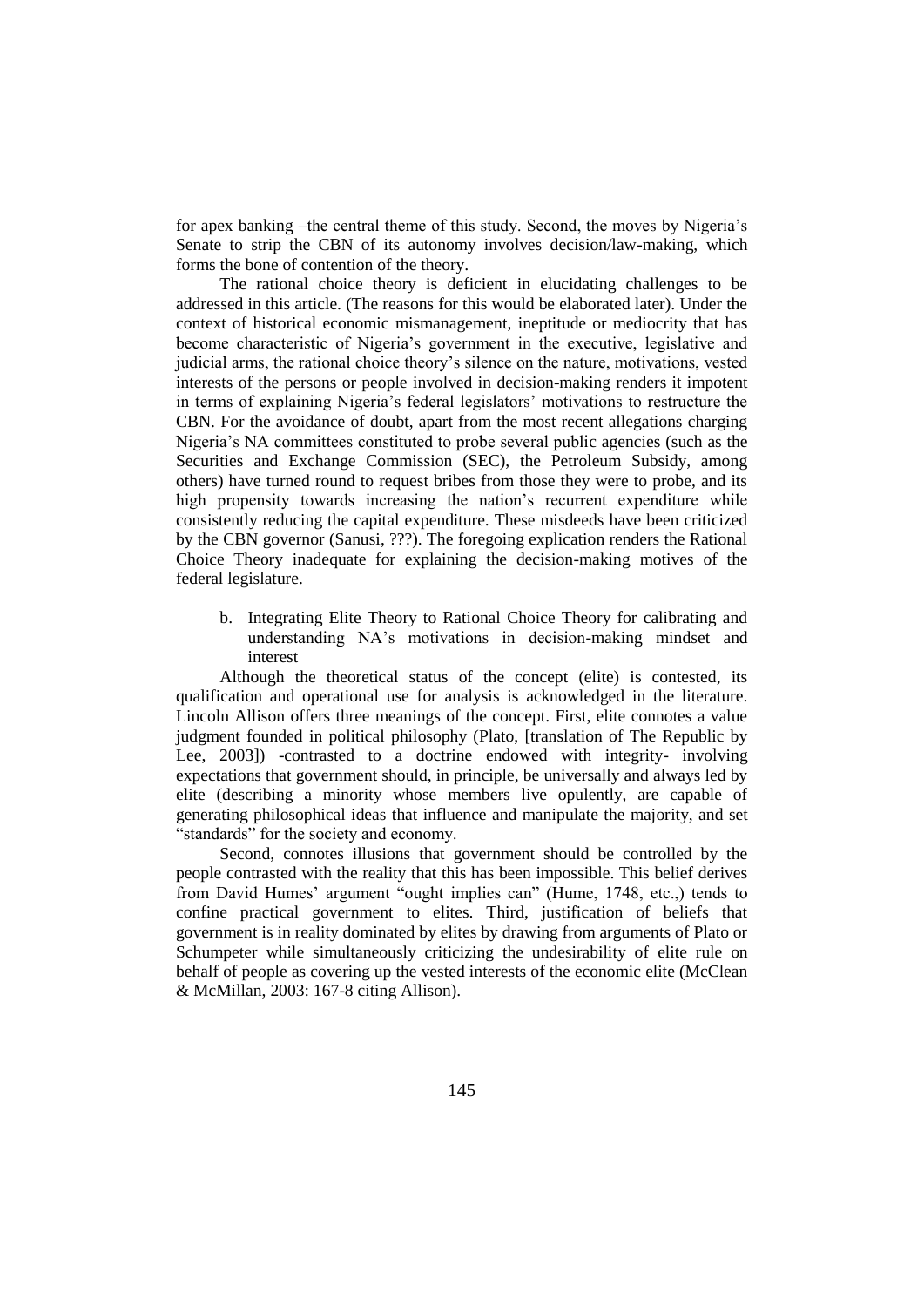Parasitic (non-generative) elite

David Harvey"s contribution to the understanding of Social justice and the City (1973), involved applications of the concept of elite in urbanism thereby providing aspects and prompts for translating the concept of elitism from political into physical space and specifically into urbanism and by extension regional and national development. It has been used in the following ways. To denote the central location of the elite within the "ancient Chinese city" Wheatley wrote:

"The supremely sacred central precinct, the axis mundi, was usually reserved for ritual purposes. Building in this zone was then restricted to habitations of gods and of those elites who, in societies structured in the image of a hierarchical cosmic order, were either conceived of as occupying positions close to divinity, or were experts in the technics of ceremonial and ritual service" (Harvey, 1972: 281 citing Wheatley, 1969, 1971).

Elsewhere, Harvey draws from intellectual substrates for theorizing on parasitic elite and generative elite by elucidating on the roles played by the elite in determining economic growth performance of particular cities and their contribution to socio-economic development of the city. Parasitic cities (describing those preoccupied with "simple reproduction" –involving transfers of "social surplus" produced by workers to non-working exploitative population resident in the city or emphasizing constant opulent consumption of the output of workers) was identified some ancient cities. Features of parasitic cities have been observed several nations. First, they were seen in the theocratic cities of ancient Mexico (Wolf, 1959: 106-9). Second, in the eleventh-century Europe, where several of its towns were afflicted (Smith, 1967: 329). Third, the manifestation in various guises of distinctions between generative and parasitic cities was further explored. The urbanism prevailing in Italy"s south in the 1930s characterized by "literal subjugation of the city to the country-side" due to the fact that the rentier class and parasitic bureaucrats exploiting social surpluses of agricultural workers resided in these cities) has been distinguished from generative urbanism of Italy"s north at the time. The generative urbanism in north Italy manifested in invigoration of industrial manufacturing and commerce culminating in economic enlargement of the northern Italian region thereby facilitating the expansion of the proletariat"s community in the region (Gramsci, 1971).

Generative cities differ from their parasitic counterparts due to their preoccupation with enlarging production. By virtue of the foregoing characteristic, generative cities are more robust irrespective of whether their workers are simply deluded by propaganda that presents prevailing social-relations in terms of circulation of social surplus within the city as mutually beneficial to both the elite and the working class (Johnson, 1970 cited in Harvey, 1973: 234).

The foregoing theoretical perspectives on parasitic elite forms a suitable foundation for understanding the nature of the elite in Nigeria"s federal government generally especially those in the ongoing federal legislature and their posture towards the independence of the CBN. Although originally formulated to address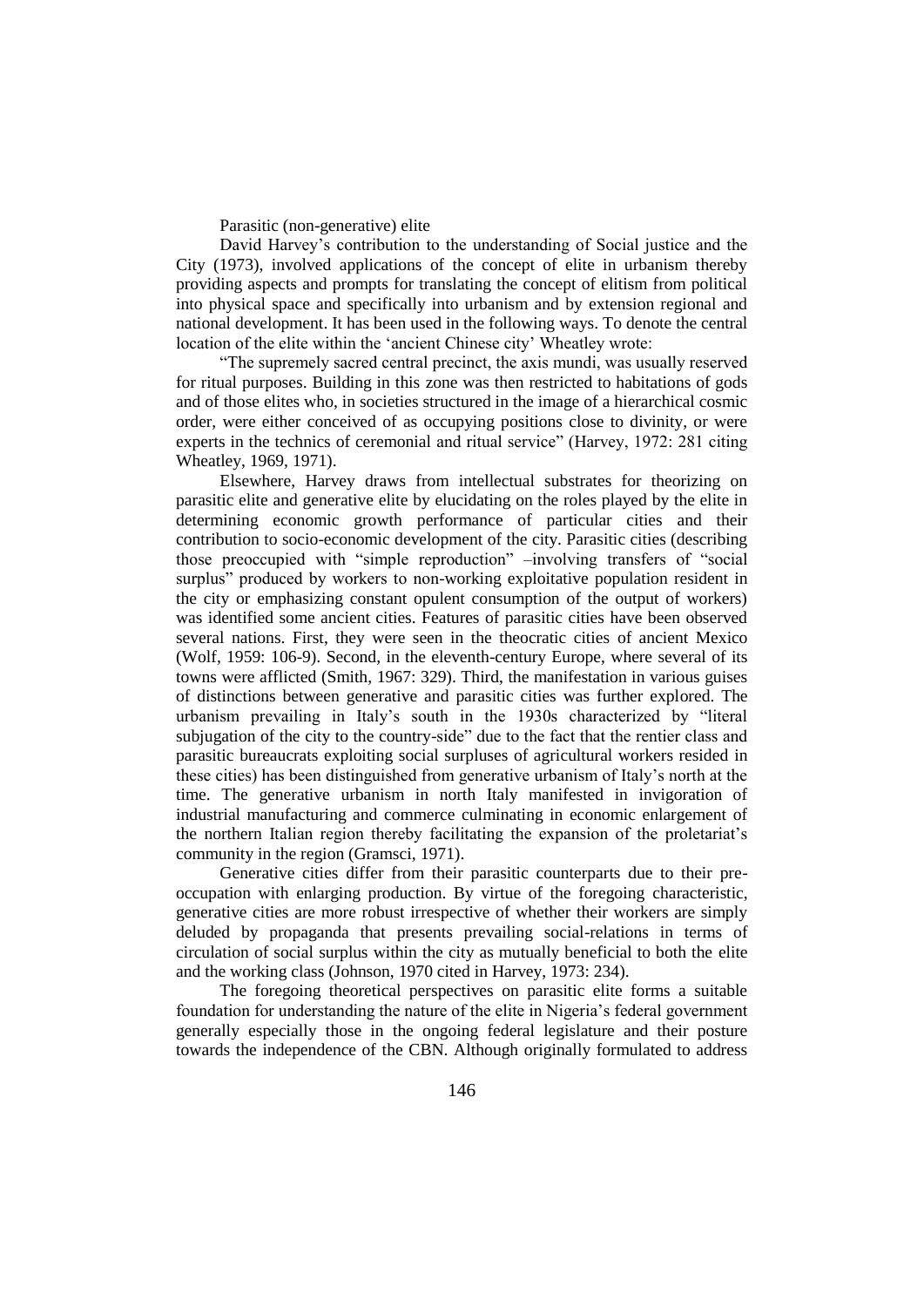the challenges faced by non-generative cities, its effectiveness in improving understanding of the socio-political space (namely the city) that is equivalent to the third tier of government in Nigeria makes it extendable from that level to address similar challenges at the third and second tiers: federal and state levels.

### **METHODS AND DATA**

We preferred to apply the methods of aetiology and comparative analysis for implementing this study. Aetiology is a method that is similar to causation due to the way it constructs the nature of the principles and logical-empirical laws governing outcomes are applied to understand the inter-relationship among of Nigeria, under the context of federal legislation that aims at usurping as much funds as possible from Nigeria's public treasury for the legislators' immediate and long-term selfish (personal and group) interests. Following aetiology"s procedure, we: described the study"s object thereby providing a foundation for systematic and scientific analysis of federal legislation in Nigeria"s Fourth Republic generally and in the current session of the lower federal legislature (2011-2015) in particular, related these to other issues, determined fundamental constituents of these as well as the nature and principles governing inter-relationships among aspects of federal legislation and related issues (apex banking under globalising neoliberal-capitalist setting) and explained causation of their outcomes. We established interconnections among the origin, history and evolution of apex banking under neoliberal-capitalism with the emerging desire of Nigeria"s lower federal legislation to deviate from the norm in neoliberal-capitalist apex-banks; independence in Nigeria. We considered the consequences arising from the attempt of the federal legislature to deviate from globalizing neoliberal-capitalist norm involving independence of apex banks as being: developmental, instead of discrete; dialectical, instead of being perceived as being final. Dialectical characteristics of most issues referring to the way two aspects of situations cause them to mutually affect one another, makes them to be amenable to aetiological analysis.

### **RESULTS**

This analysis of the conflicting interests of the CBN and the federal legislature in Nigeria"s Fourth Republic demonstrates that robust results, similar to those earlier produced from aetiological studies in medico-scientific studies, are achievable, thereby justifying the increasing adoption of aetiology for multi-/transdisciplinary studies in various disciplines, such as sociology, criminology gangsterism, mafia, cultism, delinquency, among others (Igwe, 2005: 6, 56-7). We obtained/used data from multiple secondary sources. Data on the bills recently proposed by Nigeria"s lower federal legislature to amend the existing Acts of the CBN and responses of the CBN governor, opposition party chiefs (e.g. former governor Lagos State, Bola Tinubu, among other interest groups and individuals) have been published in the popular literature-most of which are simultaneously published over the internet. Data on poverty, unemployment, and social policy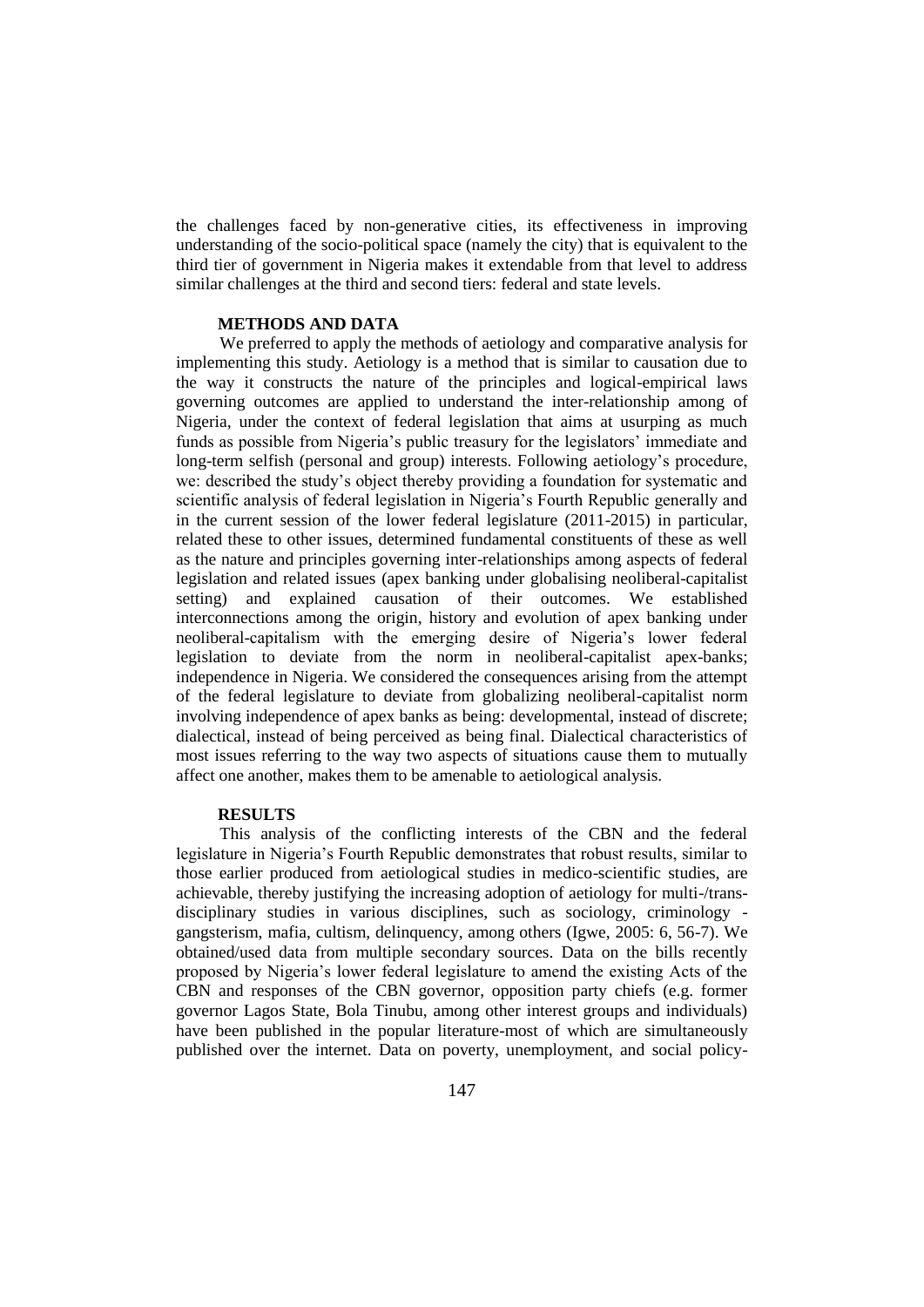making in Developing Countries (DCs) were obtained from reports of international development and civil society organizations including World Resources Institute (WRI), United Nations Development Programme (UNDP), United Nations Environment Programme (UNEP), World Bank, and the popular literature. Analysis of the data involved qualitative interpretation of data/information.

Attestation to CBN"s adequate transparency, credibility and accountability in policy and operation

The Editorial of one of Nigeria's most reputed business journals rose in defense of the CBN after learning about the NA"s moves with the following words:

"The CBN in line with global best practice, has so far shown greater procedural and policy transparency than ever; it has consistently and promptly released information on its policy decisions, with a detailed account of the thinking underlying the voting decisions of the policy committee. Prompt release of the transcripts of the voting and policy decisions, as we have been witnessing, would not have been conceivable if the CBN lacked full policy / operational autonomy. Without doubt, this practice has helped to boost international investors' confidence in the ability of the apex bank to guarantee macro-economic stability" (Editorial: BussinessDay, 2012: 12).

The foregoing attestation is confirmed by CBN"s increasing reputation and international recognition of its current and recent governors (Sanusi L Sanusi and Dr. Soludo), who have both been recognized as central bank governors of the year due to their brilliant policy forays in Nigeria"s apex banking and macro-economic management dexterity.

Damage potential of the NA"s moves to de-autonomise the CBN

Public policy analysts point out that the CBN is one of Nigeria's few reformist institutions in a country seriously beset with corruption and ineptitude. Among numerous complainants about the NA"s unnecessary moves are: incumbent CBN Governor, Sanusi Lamido Sanusi and former Lagos (Africa"s premier mega city-state) state governor and opposition party (Action Congress of Nigeria, CAN), chieftain, Bola Tinubu,. Critics of the National Assembly"s proposal view the politicians" as attempting to strip the CBN"s independence as a means of taking it off its reformist role in the corruption infested country (BussinessDay Weekend, 2012: 1/4).

Protests against NA"s attempt to strip CBN of its independence

Several organizations and individuals are protesting NA"s move to deautonomise the CBN. Embattled by NA"s charges, the CBN is at the forefront of ongoing protests. Apart from his usual public commentaries during invited speeches and lectures delivered by incumbent CBN governor, Sanusi, through which he didactically explains the dangers associated with political interference with national apex banking and the need for Nigeria to adhere to international standards, CBN Board sponsored a study which found and enclosed excerpts of enshrinement of independence in operation in the legal documents of 70 central banks across the world. CBN also cites authorities in academic and public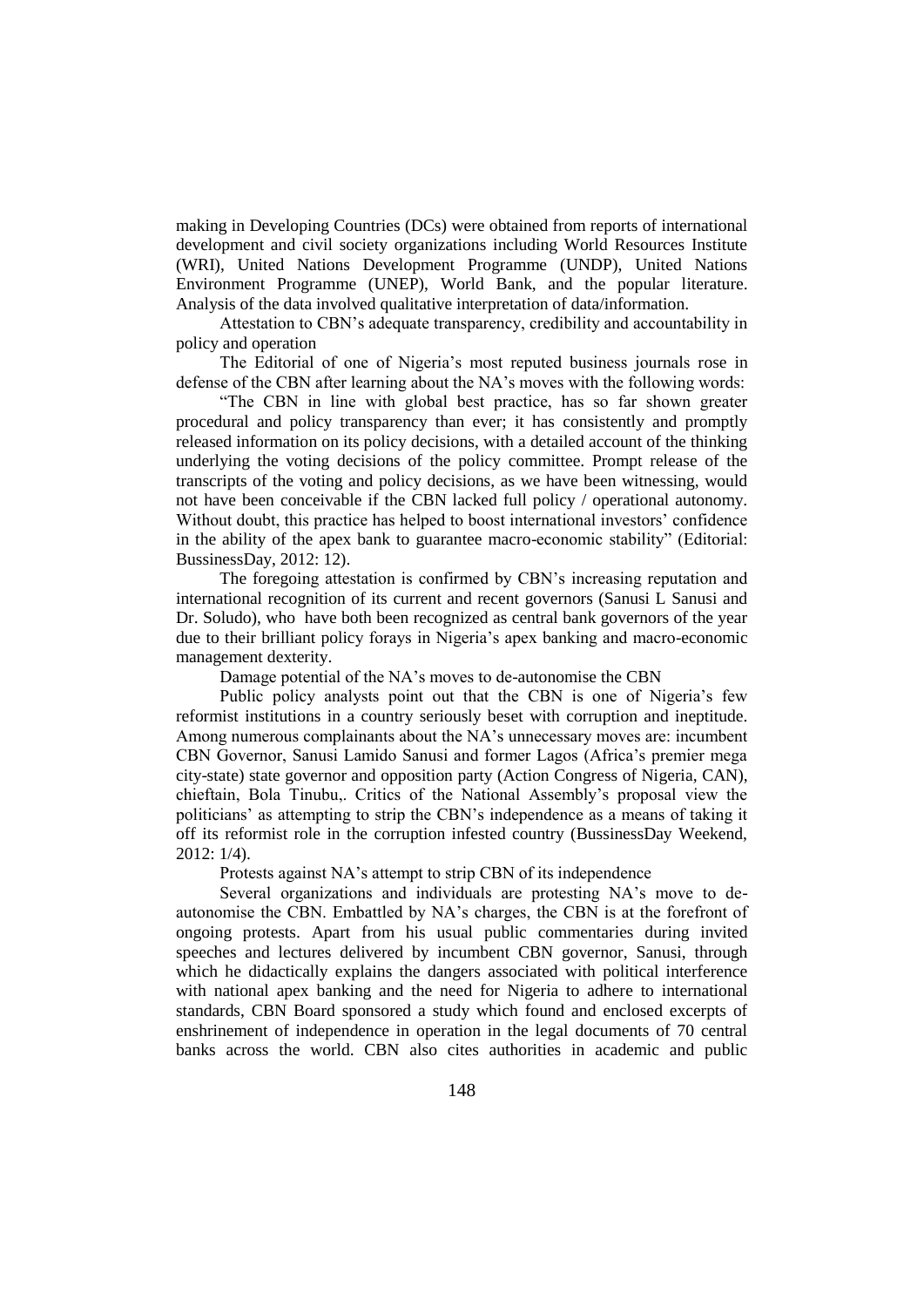administrations who advocate independence of apex banks as a means of empowering it to perform its core functions. The academics cited include: David Ricardo (1824) and John Maynard Keynes (1913) while the practitioners are: US Federal Reserve Chief, Ben S. Bernanke (2012), Governor of the Central Bank of Cyprus, Athanasios Orphannides. In what beckons for an emerging civil society, nearly all of previous CBN governors variously deplore NA"s attempt to deautonomise the apex bank. While Soludo seems to emphasize NA"s over-reaction to Sanusi's recent confrontations with the NA and describes the former's mission "(A) Legislation in Anger"; another former CBN governor and Nigeria's former Finance Minister under Obasanjo administration, criticizes NA"s proposal as a wrong legislation for redressing CBN"s recent donation to disaster victims in Kano. A former CBN Deputy-Governor, Victor Odozie, argues that a legislation aiming to weaken CBN"s autonomy is wasteful and unnecessary. Other civil societies and several (inter)national financial institutions concerned with national financialeconomic development have denounced the NA"s de-autonomisation of the CBN as destructive. Among them are: the Chartered Institute of Bankers of Nigeria, leading economists and professors of the discipline, as well as the IMF, international banks -e.g. Standard Chartered Bank (Onwuamaeze, 2012: 36-7).

Does a politically created CBN Board comprising politicians drawn from the ruling PDParty capable of providing guarantee of improved transparency, accountability in Nigeria's apex banking and better macro-economic management?

To answer the foregoing question, there is need to establish the recent corruptive character of Nigeria"s NA by highlighting selected corruption allegations reported by Nigeria"s popular literature as well as the way the NA has selfishly and greedily prioritized increasing expenditure on recurrent economic aspects thereby downplaying expenditure on capital development programmes. The latter attitude of the NA has been attributed to their unrelenting desire to keep their salaries and allowances at one of the largest paid to any parliament in the world. One way they have achieved this goal has been to remain non-transparent about this matter of urgent public interest. Despite recurrent calls by Nigerian publics for transparency in the NA affairs through timely publishing emoluments (allowances, constituency allowances, etc.) of the NA has consistently been ignored. The NA"s habitual selfishness and greed in form of prioritizing increasing expenditure on recurrent economic aspects and reducing capital expenditure (for improved development programming) occurred several since the dawn of the Fourth Republic in May 1999. For example, the 2011 budget of the NA connived with the Jonathan administration proposed to spend  $=N=4.2$  trillion comprising recurrent expenditure gulping as much  $=N=3.2$  trillion thereby disproportionately larger than capital expenditure (merely:  $=N=1.0$  trillion i.e. 23.8% of the total). Although significantly lower than the 2010 budget, the 2011 budget  $(=N=4.7 \text{ trillion})$  the culture of downplaying capital expenditure while emphasizing recurrent counterpart reflected historical recklessness of connivance between the NA and the executive as well as well as represents their contempt towards incumbent CBN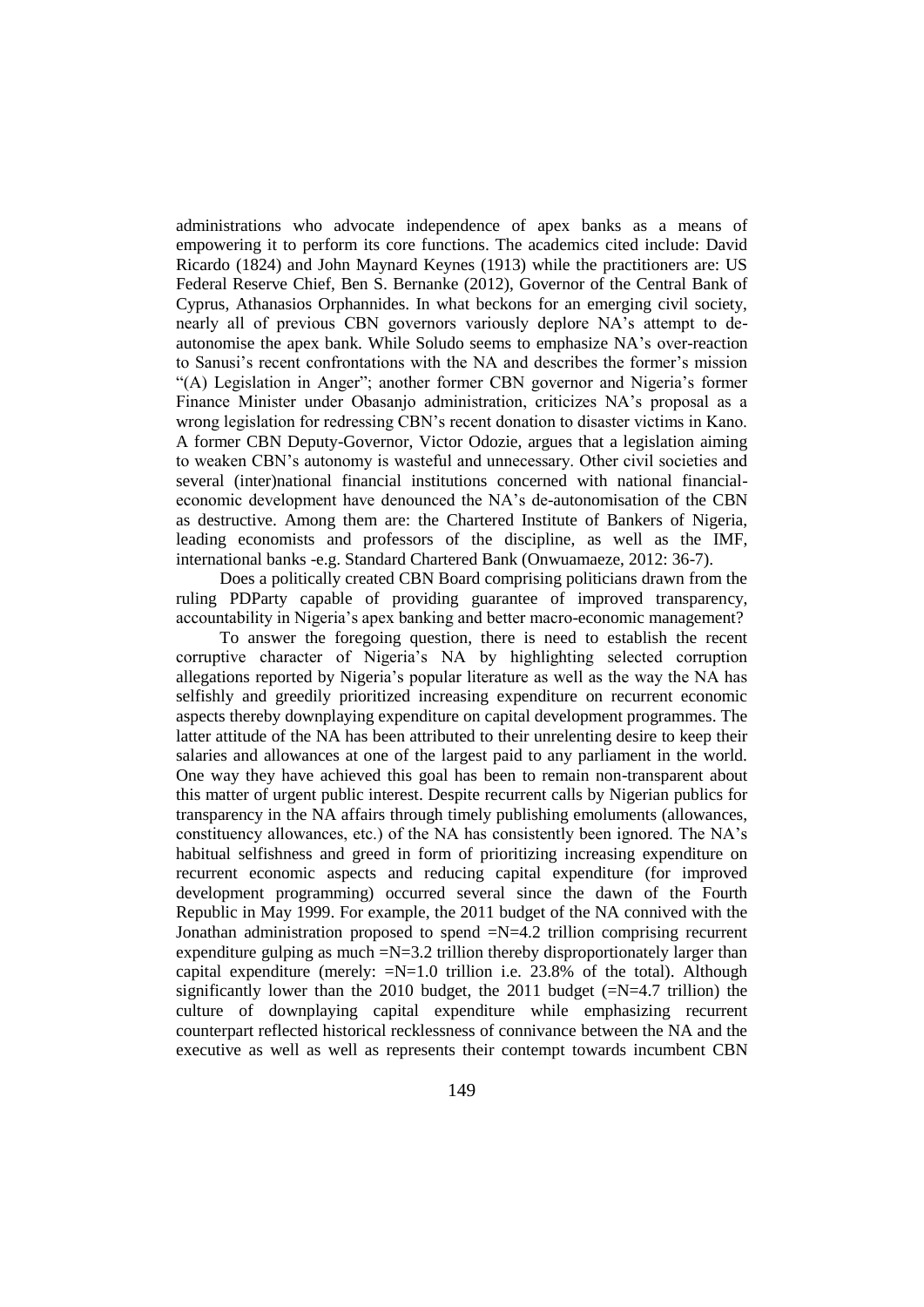Governor, Sanusi, who had earlier highlighted injuries that such budgeting approach causes to Nigeria's economy (BussinessDay, 2010: 1). In passing its version of Nigeria"s 2011 budget, the popular literature reported that: "N/A raises own budget by 110% to =N=233bn; Senate passes =4.971 trn appropriation", based on oil export benchmark of \$75 (BussinessDay, 2011).

NA"s culture and dictum of corruption, bribe for desired legislation as an explanation of their decision-making motive

Nigeria"s public commentators have persistently demand that "National Assembly should transparently clear its name of serial unending corruption" since the dawning of the Fourth Republic in 1999 (Compass, 2012/6/12). Since its inception in 1999, the NA has earned a reputation for serially requesting and taking bribes in return for distorted legislation corruptly designed to favour bribe giving executives and other interests. Although Nigeria"s civil society has been victimized by the NA, the nation"s executive arm of government has been the NA"s prime target. This is because of the executive's capacity to afford to pay the bribes which are usually large amounts –running into several millions of Naira -Nigeria"s currency- that they are usually packed into "Ghana-must-go" (describing large bags made from Chinese silk threads) (????). The executives' affordability of the NA bribe request is explainable by the former"s control of the earnings from export of crude oil and natural gas and its own reputation for perpetrating corruption since the dictatorships of the 1970s (Adams, 1991). The cases of NA"s bribe requests and taking are too numerous to be exhaustively profiled here. Therefore, a few cases are presented as follows. Former federal education minister, Dr. Osuji, a professor of education, confessed that the NA (Senate) asked him for a bribe of  $=N=51$ million to facilitate their approval of the budget of the ministry he ministered to on request in return for favourable legislation on Nigeria's education sector-whose battering by previous bad policies such as the structural adjustment programme among others since the 1980s has been acknowledged (Punch, 2012/3/19; IRIN, 2005)..Professor Osuji"s ministerial position was terminated as soon as evidence on this confession was established (Babalola, 2007). This legislative terrorism has not been restricted to the lower echelons of Nigeria"s executive arm of government. Nigeria's presidents and Commanders-in-Chiefs since 1999 have not been spared of this terrible habit of the NA. Late president Umaru Musa Yar"Adua famously threatened to resign his post and return home should the rumuors that were rife during his administration that the NA was preparing to request him to bribe them to receive his desired legislation became real Previously, it was believed that former president Obasanjo"s administration (1999-2007) got his desired legislation realized by the NA only after handing them "Ghana-must-go" bags stuffed with several millions of Naira -Nigeria's currency (Compass, 2012/6/12).

Nigeria"s popular journals screamed protests of public analysts "Suspend the dubious capital market probe now" when news broke that NA"s Probe Committeemember Hembe -a member of Nigeria"s House of Representatives, i.e. lower federal parliament engaged in probing alleged mismanagement of Nigeria"s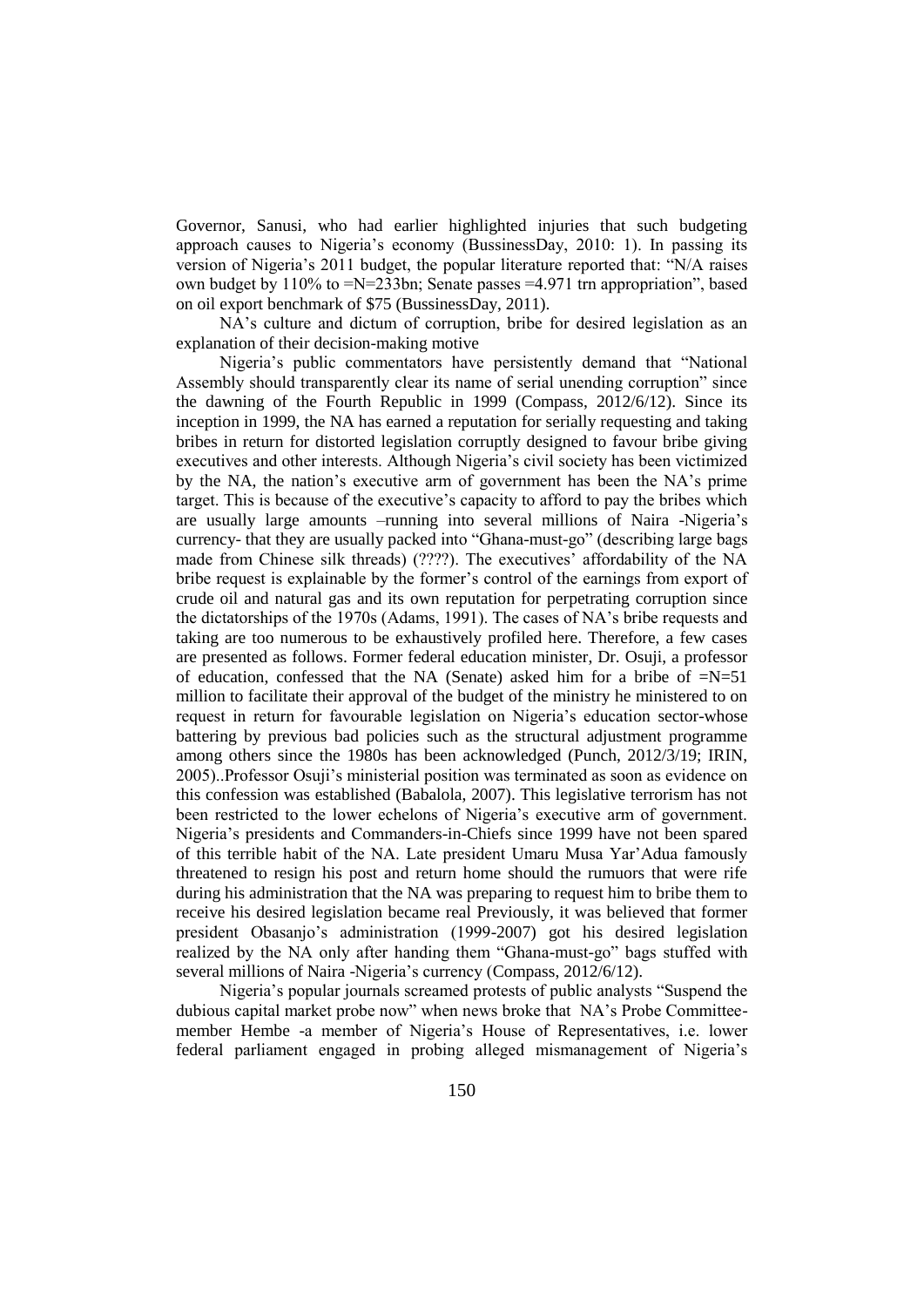Security and Exchange Commission (SEC) allegedly asked for a bribe of =N=39 million from the SEC's Director-General, Mrs Oteh to facilitate the legislator's for this public hearing (Punch, 2012/3/19). Most recently, another NA Committee Chairman, Lawan Farouk, confessed to his collection of bribe running into cash of between US\$500,000.00 to US\$680,000.00 from Mr. Otedola, in order to drop the latter two firms from a list of several companies that defrauded Nigeria in the oil subsidy that was probed following an eight-day violent demonstration prompted by President Jonathan"s removal of oil subsidy on 1st January 2012. Nigeria"s Police arrested and detained Lawan Farouk and ignored his claim he collected the bribe to show his colleagues as evidence of Mr. Otedola"s crime (ThisDay, 2012/6/12; The Sun, 2012/6/16: 1; The Nation, 2012/6/16: 1).

Victimisation of Nigeria"s civil society by corrupt NA before supporting Nigeria"s weak health sector

Recently, it was reported that the NA indifference to Nigeria"s National Health Insurance Scheme Bill originating from Nigeria's Medical Association (NMA) is due to the latter civil society organisation"s failure to take "Ghana-mustgo" bagfuls of bribe-money to the NA (???). In the NA"s characteristic insensitivity to the serious underdevelopment of Nigeria's human capital development institutions (education, health, employment, etc.), the parlous state of healthcare that the NMA aimed at addressing through the NHIS does not matter to the NA (Babalola, 2007, Makanjuola, 2002). The NA and its members have been implicated in several crimes and offences of fraud and corruption that have been leveled against them. This section has successfully characterized the NA as an institution persistently engaging in fraud, driven by a propensity to engage in socio-economic sabotage of Nigeria's sustainable development goals and objectives despite enormous challenges facing Nigerians. Therefore, there is need to better calibrate the roles the NA, its committees and its general and specific roles in decision-making such as that of determining the structure and Board of the CBN. Although, the extant literature suggests that unlike reliance on think-tanks for knowledge to legislate in USA and Britain, legislation in Developing Countries have been hampered by mediocrity and ignorance (Khor, 2001), the NA's motive as explicated here is deliberate and culpable ignorance.

### **CONCLUSIONS**

This article successfully demonstrates the NA"s insincerity in charging the CBN with inadequate transparency, credibility and accountability as a means of autonomising the apex banking institution that has been instilling discipline into commercial banking, legislation, policy-making and implementation for sustainable development in Nigeria. The NA's is a strong component of Nigeria's parasitic elite and rentier class whose de-autonomisation of the CBN move is motivated by its selfish interests and the fears of to curb the powers of recent and current governors of the apex bank in regulating commercial banks as a means of sanitizing the system and checking excessive and illegal conversion of public funds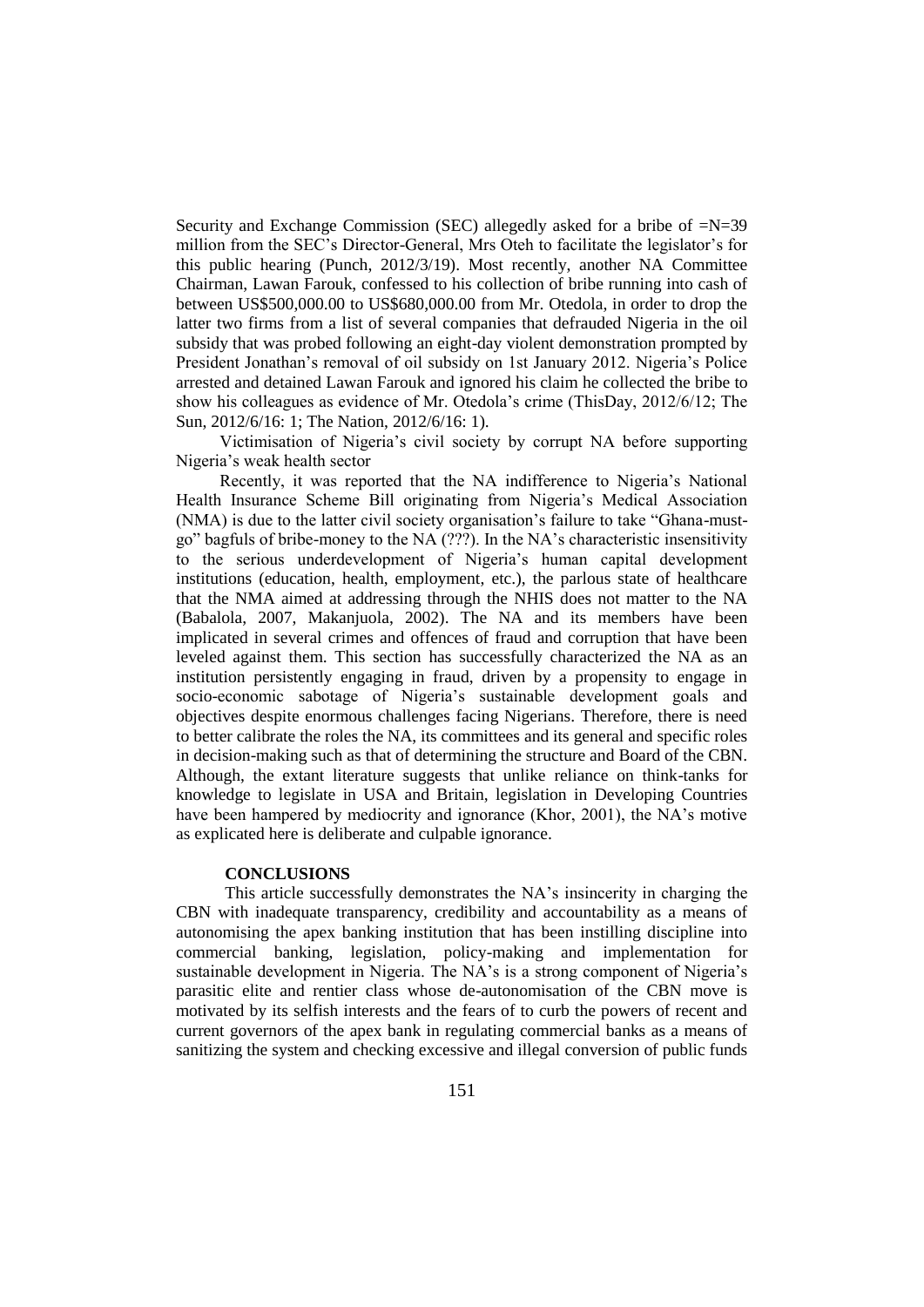into private "wealth". We conclude that the track record of politicians who have dominated Nigeria"s Fourth Republic generally, and the NA in particular, lack the character and will to apply political means to reform the CBN, be it through constitution of the Board with politicians or determining its organizational structure and budget, terms of reference, or other institutional aspects. Left to their whims and caprices, Nigeria"s politico-economic history and experience reveals that politicians (be they members of the ruling People Democratic Party, opposition parties, elite in the military, business, bureaucracy, traditional rule, etc.,) are incapable of guaranteeing improved transparency, accountability in Nigeria's apex banking and better macro-economic management in Nigeria. The NA and Nigeria"s strong network of elite have been described as a minority that is holding the majority poor Nigerians to ransom after laying a siege on Nigerians. The resistance of progressive publics and communities, civil society to this cabal is urgent and imperative for the achievement of sustainable development. Having provided a robust theoretico-conceptual framework for explicating the serious study problem and re-engineered the choice theory, scholars have been empowered to effectively analyse numerous challenges posed by parasitico-corrupt elite to Nigeria"s economic growth-development. Further research is urgently required to understand the capacity and potentials of Nigeria"s civil society and opposition parties to resist the vicious and insidious excesses of Nigeria"s parasitic elite and rentier class generally and their cohorts in various levels of parliament, executive, and judicial arms of government, in particular. There is need to interrogate the system of knowledge generation and application in legislative in the NA among other subnational Nigerian parliaments.

#### **Acknowledgement**

The authors gratefully acknowledge the Centre for Research and Action on Developing Locales, Regions and the Environment (CRADLE) for funding the research programme from which this article was produced.

#### **REFERENCES**

ADAMS, P., (1991), *Odious Debts: Loose lending, corruption and the Third World's environmental legacy*, London: Earthscan.

ADOGAMHE, PAUL G., (2011), *Reforming the Rentier State: The Challenges of Governance Reforms in Nigeria*, The Journal of Energy and Development, Vol. 34, Nos. 1 and 2: Published by the International Research Center for Energy and Economic Development (ICEED) (Abuja): 227-252. Accessed 16 June 2012 from: http://www.scribd.com/doc/54298361/%E2%80%9CReforming-the-Rentier-State-The-Challenges-of-Governance-Reforms-in-Nigeria-%E2%80%9D-by-Paul-G-Adogamhe

ALAO RO, (2010), *Mergers and Acquisitions (M&As) in the Nigerian Banking Industry: An Advocate of three Mega Banks*, European Journal of Social Sciences – Volume 15, Number 4 (2010): 554-563.

AHIMIE, PO., (1971), *Health, Housing and Social Welfare*, In: AA Ayida and HMA Onitiri (eds). Reconstruction and Development in Nigeria (Proceedings of a National Conference). Ibadan: NISER/Oxford University Press.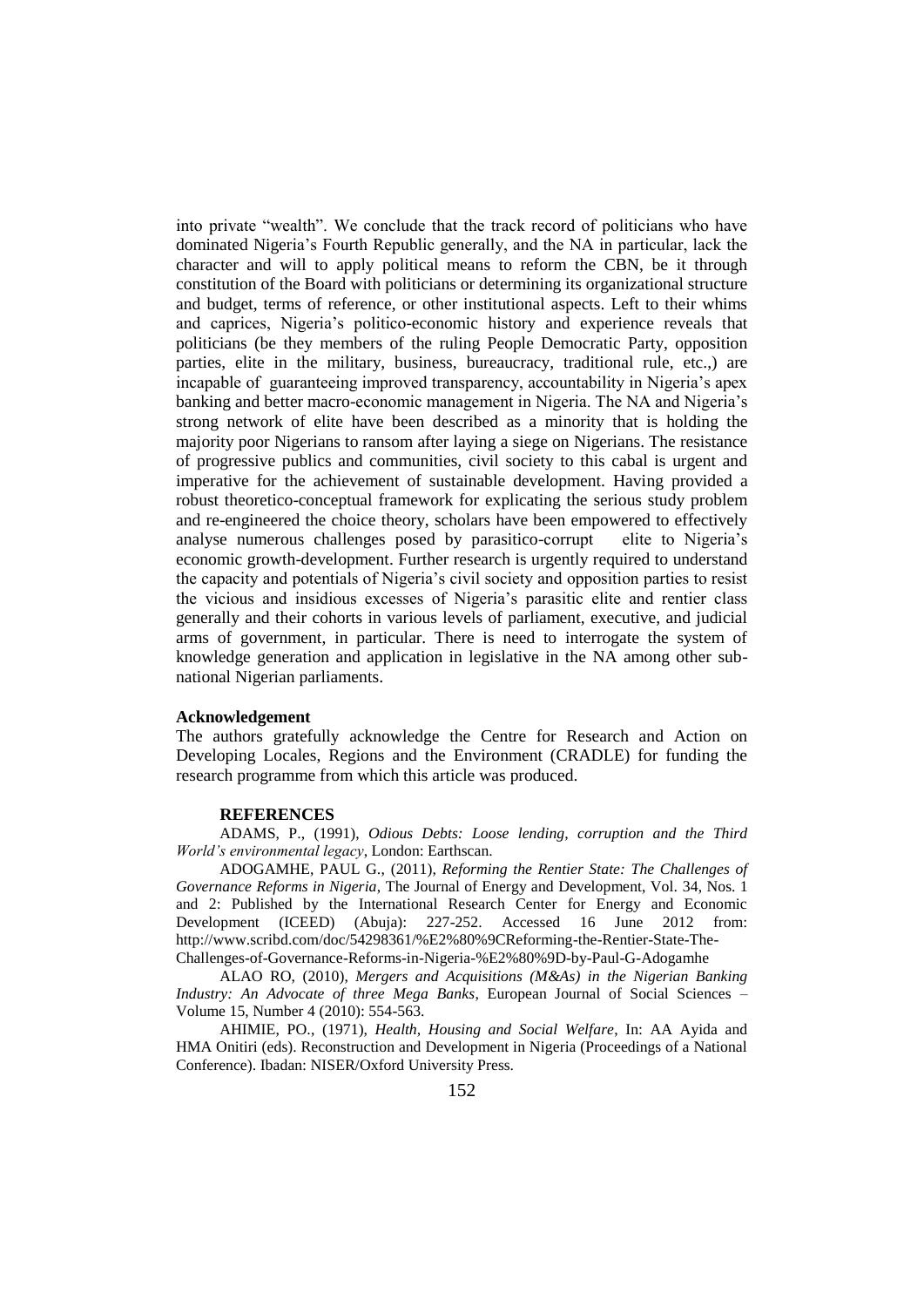AJAERO, CHRIS, (2009), "1000 People Perish in Niger Delta Crisis/Nigeria"s Lost Trillions", Newswatch (Lagos), Vol. 43, No. 18, May 4, pp. 12-21.

ADEGBITE, OLUSOLA, (2009), *Amnesty Not the Answer to Niger Delta Crisis*, DAILY INDEPENDENT (Lagos), Vol. 3, No. 1793, July 28: pp. 1, A2 and B4.

AJAERO, CHRIS, (2008), *No Justice, No Peace*, Newswatch (Lagos), Vol. 48, No. 6, August 4, pp. 14-26.

African Ministerial Conference on the Environment (AMCEN) and United Nations Environment Programme (UNEP). (2008), *Africa: Atlas of our changing Environment*, Valletta: Progress Press.

ALTVATER, E, (2009), *Postneoliberalism or postcapitalism? The failure of neoliberalism in the in the financial market crisis*, in: Ulrich Brand and Nicola Sekler (eds.) Postneoliberalism; a beginning debate, development dialogue (Uppsala), No. 51, January: 77-88.

AWOSIKA, K., (1980), *Fiscal Federalism and Development Strategy in Nigeria: 179-206,* in: EC Ndekwu (ed.) Proceedings of NISER Staff SEMINAR, Ibadan: Nigerian Institute of Social and Economic Research (NISER).

BABALOLA, JOEL BABATUNDE., (2007), *Reinventing Nigerian Higher Education for Youth Employment in a Competitive Economy*, (Distinguished lecture in the Department of Educational Administration and Planning, University of Calabar, 31 October).

BAYER, KURT, (2009), *Neoliberalism and development policy-Dogma or Progress?,* in: Ulrich Brand and Nicola Sekler (eds.) Postneoliberalism; a beginning debate, Development Dialogue, No. 51, January: 89-102.

BECKER, GARY, (1976), *The Economic Approach to Human Behaviour*, Chicago: University of Chicago Press.

"Bills threaten CBN role, reforms, say Sanusi, Tinubu", BussinessDay Weekend (Lagos), Vol. 10, No. 109, 1-3 June, 2012: 1 & 4. Available online at: www.businessdayonline.com.

BIRCH, KEAN AND MYKHNENKO, VLAD (eds). (2010), *The Rise and Fall of Neoliberalism: The collapse of an economic order?,* London: Zed Books.

BOND, P. (2009), *Realistic postneoliberalism-A view from South Africa*, In: Ulrich Brand and Nicola Sekler (eds.) Postneoliberalism; a beginning debate, development dialogue (Uppsalla), No. 51, January: 193-211.

'BussinessDay's Report on (Nigeria's) Economic Transformation', BussinessDay, (Lagos), 29 Nov. 2011: 21. Available online at: http://www.businessday.online.com and http://nigeriamasterweb.com/paperfrmes.html.

"CBN autonomy as stimulus to transparency", Editorial: BussinessDay (Lagos), 7 June, 2012: 12.

HINES, DEREK E., (2008), *The Influence of Plato and Aristotle on Alfarabi*. Government Department Independent Study GOV490C, Departmental Honors Graduation: May 17, 2008; Date Completed: April 22, 2008. Accessed 16 June 2012 at: https://dspace.nitle.org/bitstream/handle/10090/5295/Hines.pdf?sequence=1.

DONALD P. GREEN AND SHAPIRO, I., (1994), *Pathologies of Rational Choice Theory: A Critique of Applications in Political Science*. Yale University Press.

DOWNS, ANTHONY, (1957), An Economic Theory of Democracy. New York: Harper and Row.

EDOREH, F., (2009), *Anatomy of a rebranding nation*, The Nigerian Voice, Accessed 16 June, 2012 from: www.huhuonline.com and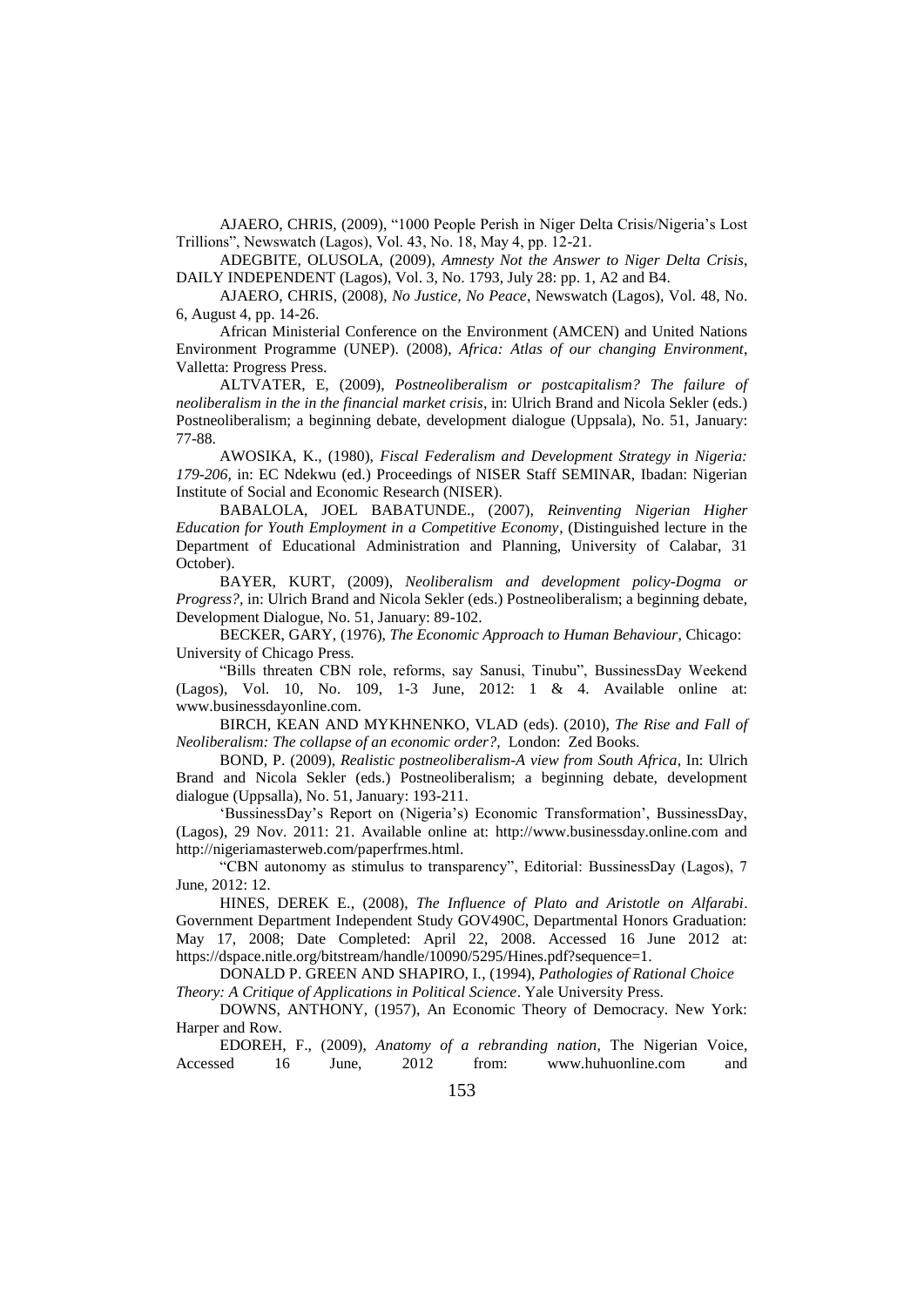http://www.modernghana.com/news/215452/1/anatomy-of-a-rebranding-nation-by-festusedoreh.html

ELSTER, J., (1989), *Solomonic Judgments: Studies in the Limitation of Rationality*. Cambridge: Cambridge University Press.

ELSTER, J., (1989), *Nuts and Bolts for the Social Sciences*. Cambridge University Press.

ELSTER, J., (1985), *Making Sense of Marx*. Cambridge: Cambridge University Press.

FASHINA, O., (2002), *Liberal democracy, global liberalism and national development*, The Scholar (Ibadan), September 2002: 2-5.

GRAMSCI, A., (1971), *Selections from the Prison Notebooks*. (Ed. and trans. Quintin Hoare and Geoffrey Nowell Smith). London: Lawrence and Wishart.

HARVEY, D., (1973), *Social Justice and the City*. London: Arnold.

"High-priced mediocrities" BussinessDay (Lagos), (Comment by Okey Ndibe), 3

October, 2011, p.14. Available online at: http://nigeriamasterweb.com/paperfrmes.html and http://www.businessday.online.com.

HUME, D., (1777), *An Enquiry concerning Human Understanding*. Nidditch, P. N. (ed.), 3rd. ed. (1975), Clarendon Press, Oxford.

HUME, D., 1751 [1907]. *An Enquiry Concerning the Principles of Morals*. David Hume, Essays Moral, Political, and Literary edited with preliminary dissertations and notes by TH Green and T.H. Grose, 1:1–8. London: Longmans, Green.

HUME, D., (1740), *A Treatise of Human Nature* (1967, edition). Oxford: Oxford University Press.

HUME, D., (1752–1758), *Political Discourses*. Bilingual English-French (translated by Fabien Grandjean). Mauvezin, France, Trans- Europ-Repress, 1993, 22 cm, V-260 p. Bibliographic notes, index.

HUME, D., (1985), *Essays, Moral, Political, Literary*, edited by Eugene F. Miller, Indianapolis: Liberty Classics.

HUME, D., (1983), *The History of England*, edited by William B. Todd, Indianapolis: Liberty Classics.

HUME, D., (1874-75), *The Philosophical Works of David Hume*, (edited by T. H. Green and T. H. Grose. 4 volumes), London: Longman.

HUME, D., (1748), *Of the original contract*. Edited and rendered into HTML by Jon Roland. Accessed 16 June 2012 at: http://www.constitution.org/dh/origcont.htm.

HUME, D., (1935), *Dialogues concerning Natural Religion*, edited by Norman Kemp Smith, Oxford: Oxford University Press.

IGWE, O. (2005), *Politics and Globe Dictionary*, Aba: Eagle Publishers.

INGWE, R., (2012a), *Road infrastructure development in Nigeria: comparing scenarios in Nigeria's six geopolitical zones with reference to the South-South zone* (Unpublished paper on file at the Centre for Research & Action on Developing Locales, Regions & the Environment (CRADLE), Calabar).

INGWE, R., (2012b), *Monstrous unemployment, poverty and militancy in Nigeria's oil-rich Niger Delta: An analysis of remediative rural economic development in the Bayelsa State Economic Empowerment and Development Strategy 2004-2007*. (Unpublished paper on file at the Centre for Research & Action on Developing Locales, Regions & the Environment (CRADLE), Calabar).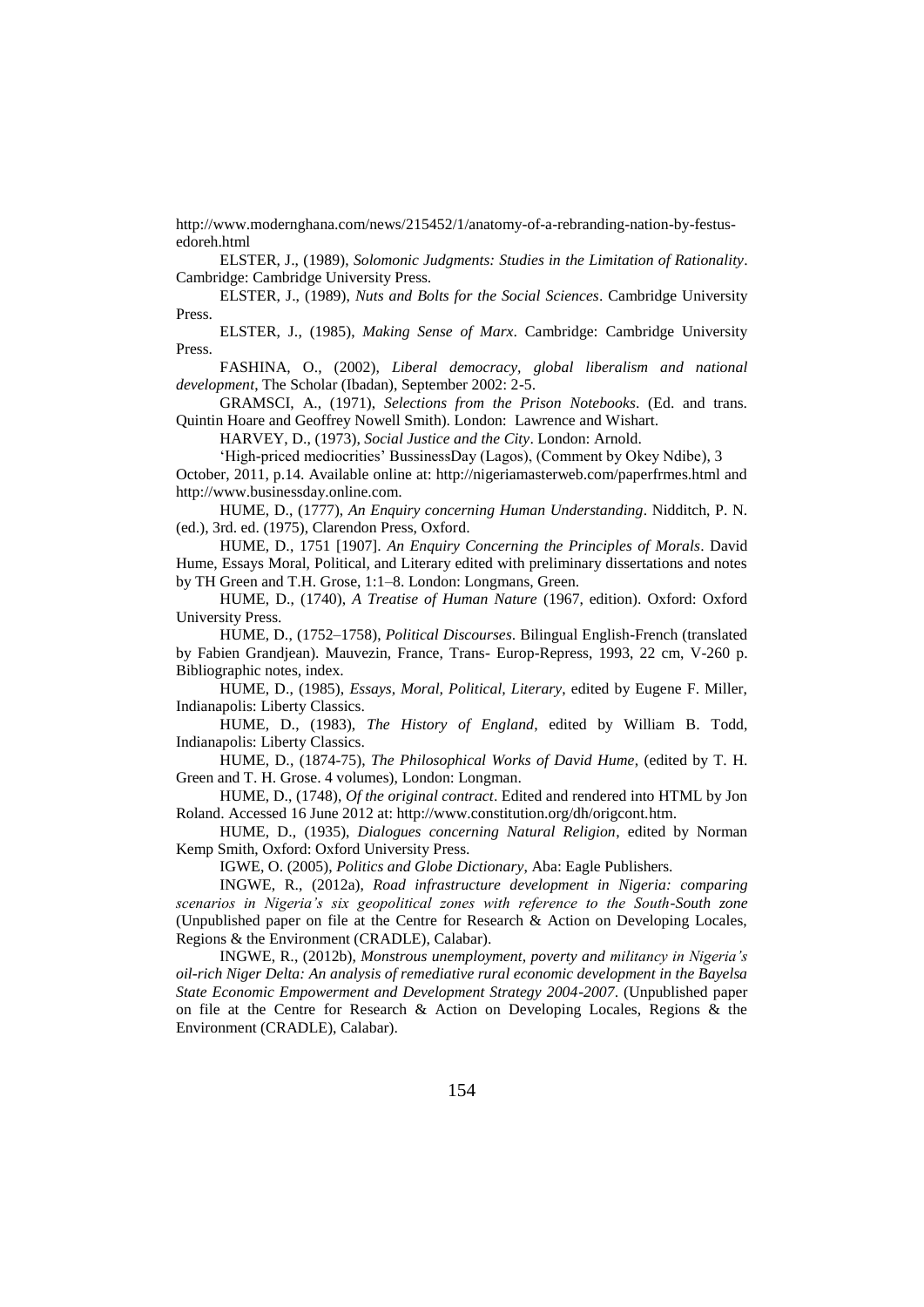INGWE R, INYANG BJ, ERING SO, AND ADALIKWU RA., (2009), *Sustainable energy implementation in Urban Nigeria*, Management Research and Practice (Bucharest), Vol. 1, No. 1, December: 39-57.

INGWE, RICHARD, (2010), *Insurgency and Neoliberalism in Nigeria's Niger Delta* (Unpublished paper on file at the Centre for Research & Action on Developing Locales, Regions & the Environment (CRADLE), Calabar.

INGWE, R. (2012). *Vulnerability of women and girls to HIV/AIDS infection in the oil-rich South-South geopolitical zone of Nigeria: Exploring the role of gender equality, trafficking in women and girls, poverty and social and economic adversities* (Unpublished paper on file at CRADLE, Calabar).

IYADE, AUSTIN IGWE, (2006), *The impact of regulation and supervision on the activities of banks in Nigeria* (An assessment of the role of the CBN and NDIC) (unpublished thesis being a research project submitted to St. Clement"s University in partial fulfillment of the requirements for the award of Ph.D. in financial management September 2006. Accessed 16 June 2012 from: http://www.stclements.edu/grad/gradiyad.pdf.

JOHNSON, EAJ, (1970), *The organization of space in Developing Countries*. Cambridge, Massachussetts.

KHOR, M., (2001), *Globalisation and the South*., Ibadan: Spectrum Books. "Lawan: I Collected \$500,000 Bribe Offer" ThisDay (Lagos), 12 June, 2012. Accessed 16 June 2012, from: http://www.thisdaylive.com/articles/lawan-i-collected-500-000-bribeoffer/117822/.

National Planning Commission. 2004. *National Economic Empowerment and Development Strategy (NEEDS)*. Abuja: National Planning Commission.

"National Assembly should clear its name", Compass (Lagos) 12 June 2012. Accessed 16 June 2012 at:

http://www.compassnewspaper.org/index.php?option=com\_content&view=article&i d=4379&catid=40&Itemid=215.

"N/A raises own budget by  $110\%$  to =N=233bn: Senate passes =4.971 trn appropriation. oil benchmark now \$75", BussinessDay (Lagos), 17 March, 2011: 1/4.

National Planning Commission (2006). *Economic Performance Review* (citing NACA). April/July, 2006. Abuja: National Planning Commission.

Nigeria (Federal Republic of). (2007). The Nigerian Statistical Fact sheets on Economic&Social Development. Abuja: National Bureau of Statistics (Multiple Indicator Cluster Survey (MICS)), 2007.

Nigeria (Federal Republic of) (2006). *Annual Abstracts of Statistics* 2006. National Bureau of Statistics (NBS).

Nigeria (Federal Republic of) (2006b). *Nigeria in Figures 2006*. Abuja: National Bureau of Statistics.

"NIGERIA: Ex senate leader, minister charged with corruption", IRIN (ABUJA, 13 Apr. 2005) - Nigeria's former senate president and sacked education minister have been charged with corruption as President Olusegun Obasanjo continues his crusade against officials who fail to toe the line of honesty. Accessed 16 June 2012 from: http://news.biafranigeriaworld.com/archive/2005/05/03/index.php.

"No cut in recurrent expenditure as FG budgets =N=4.2 trn for 2011 (Crude oil enchmark pegged at \$62)", BussinessDay (Lagos), 19 December, 2010: 1.

OLSON, MANCUR, (1965) [1971], *The Logic of Collective Action: Public Goods and the Theory of Groups*, Harvard University Press.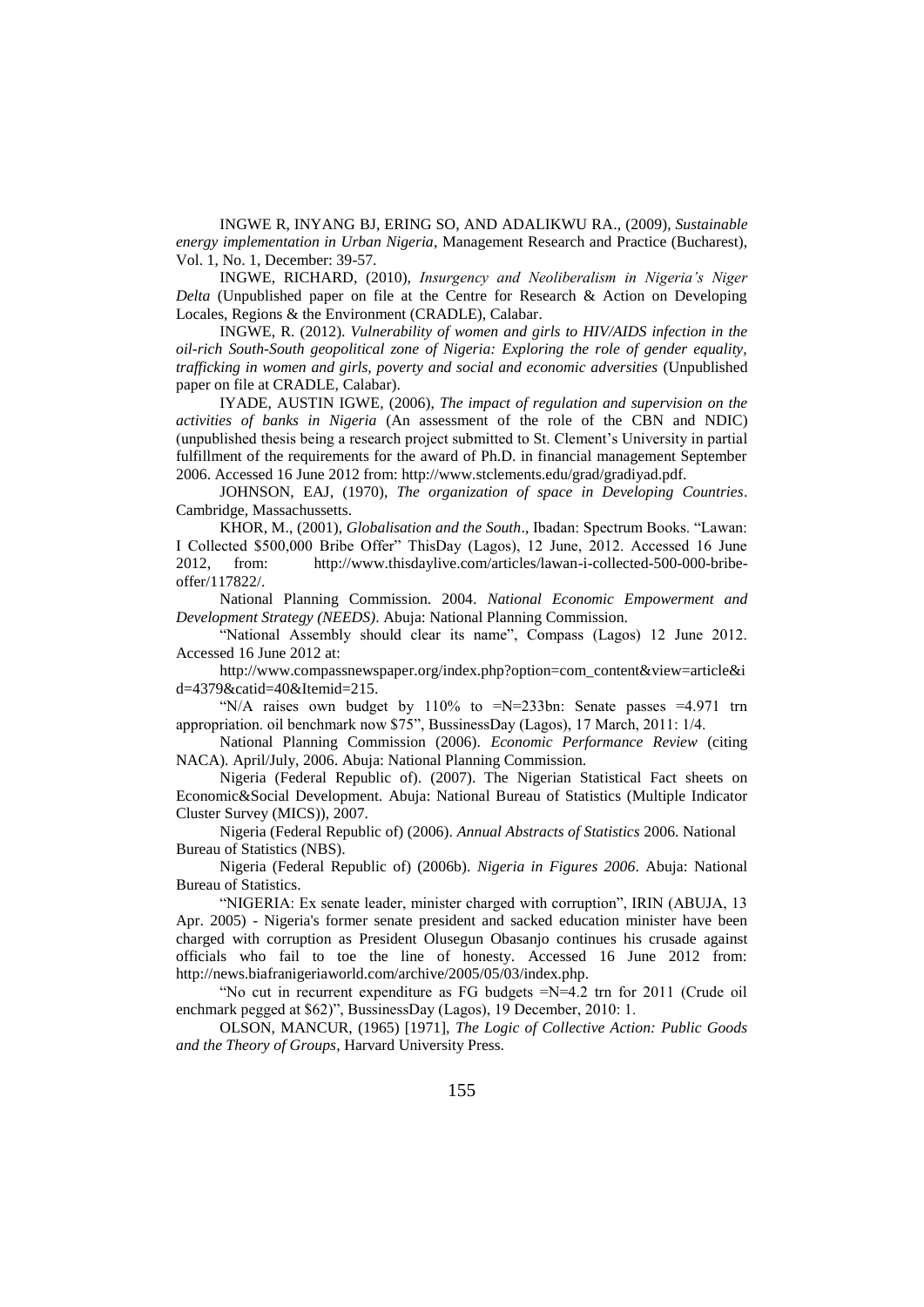ONWUAMAEZE, DIKE, (2012), *A Legislation in Anger* (An essay on the Central Bank of Nigeria (CBN) Board"s protest of Nigeria"s National Assembly"s bills aimed to deautonomise the CBN. Newswatch (Lagos), Vol. 55, No. 24: 36-7.

PLATO, (2003), *The Republic*, Trans. Desmond lee. New york: penguin books ltd.

PLATO (380 B.C.E.). Gorgias. [Translated by Benjamin Jowett. Persons of the Dialogue CALLICLES SOCRATES CHAEREPHON GORGIAS POLUS Scene].

PLATO, (1871) [1994], *Gorgias*. [Trans. Robin Waterfield. Oxford University Press].

PLATO. [1967], *Plato in Twelve Volumes*, Vol. 3 translated by W.R.M. Lamb. Cambridge, MA, Harvard University Press; London, William Heinemann Ltd.

PLATO (No year). *The Statesman* (also published in Latin by the title: Politicus). [Translated with an introduction by Benjamin Jowett. 2004]. Accessed 25 June, 2012 from: http://ebooks.adelaide.edu.au/p/plato/p71st/index.html.

PLATO, (1995), *The Statesman*, [Edited by: Julia Annas and Robin Waterfield, 1995]. Cambridge: Cambridge University Press.

RIBADU, NUHU, (2009), *Corruption: The Nigeria Example* (Address to the US House of Representatives in May 2009), THE WEEK (Lagos), vol. 29, no. 13, June 1, 50 & vol. 29, no. 14, June 8, p. 50.

SAMBO, AS, GARBA B, ZARMA I. H. AND GAJI M. M. (No year), *Electricity Generation and the Present Challenges in the Nigerian Power Sector*, Abuja: Energy Commission of Nigeria, Abuja-Nigeria, accessed 16 June 2012 from: www.worldenergy.org/documents/congresspapers/70.pdf.

SCOTT, JOHN AND MARSHALL, GORDON. (2005), *Oxford Dictionary of Sociology*. Oxford: Oxford University Press.

SMITH, ADAM. (1776) [1937]. *An Inquiry into the Nature and Causes of the Wealth of Nations*. New York: Modern Library Edition. .

SMITH, CT., (1967), *An historical geography of western Europe before 1800*. London:

SOLUDO, CC., (2004), *Consolidating the Nigerian banking industry to meet the development challenges of the 21st century* (Address by Mr Charles Chukwuma Soludo, Governor of the Central Bank of Nigeria, at the Special Meeting of the Bankers' Committee, Abuja, 6 July 2004). Accessed 16 June 2012 at: http://www.bis.org/review/r040727g.pdf

SANUSI, LAMIDO SANUSI, (2010), *The Nigerian Banking Industry: what went wrong and he way forward*, (Being the full text of a Convocation Lecture delivered by Governor, Central Bank of Nigeriaat the Convocation Square, Bayero University, Kano, on Friday 26 February, 2010 to mark the Annual Convocation Ceremony of the University). Accessed 16 June 2012 from:

http://www.cenbank.org/out/speeches/2010/the%20nigerian%20banking%20industry%20w hat%20went%20wrong%20and%20the%20way%20forward\_final\_260210.pdf.

SEKLER, N., (2009), *Postneoliberalism from and as a counter-hegemonic perspective*, In: Ulrich Brand and Nicola Sekler (eds.) Postneoliberalism; a beginning debate, development dialogue (Uppsala), No. 51, January: 59-72.

SEN, AMARTYA, (1987) [2008], *Rational behaviour*, The New Palgrave: A Dictionary of Economics, v. 3, pp. 68-76.

Soludo on the Naira "Devaluation was a painful decision" ("Our banks still have a long way to go"), - Soludo interviewing Ademola Ogunlowo of BroadStreet Journal (Lagos) leading Tajudeen Suleiman, Oluchi Ohiozor and Sunday Adah of TELL.